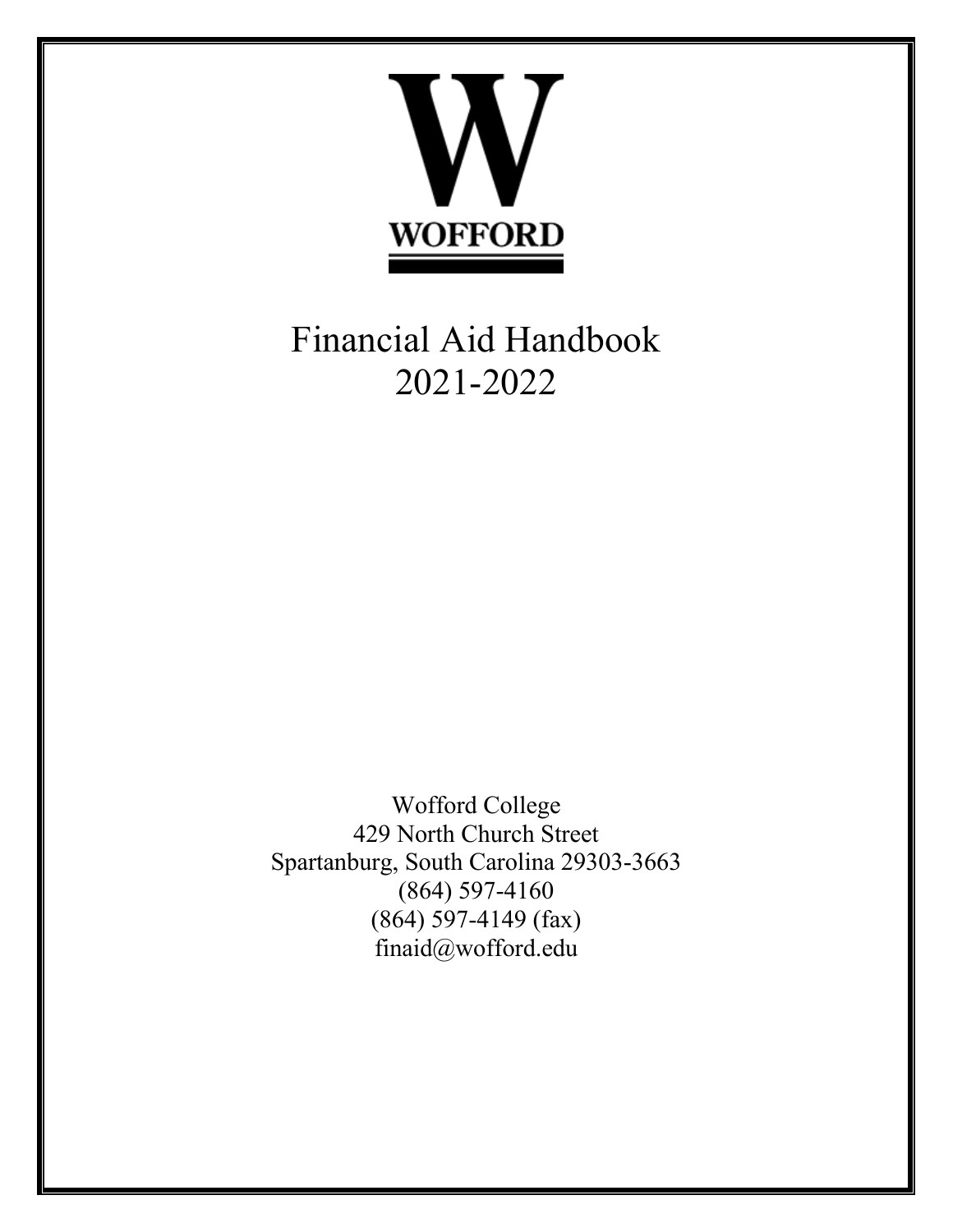## **Table of Contents**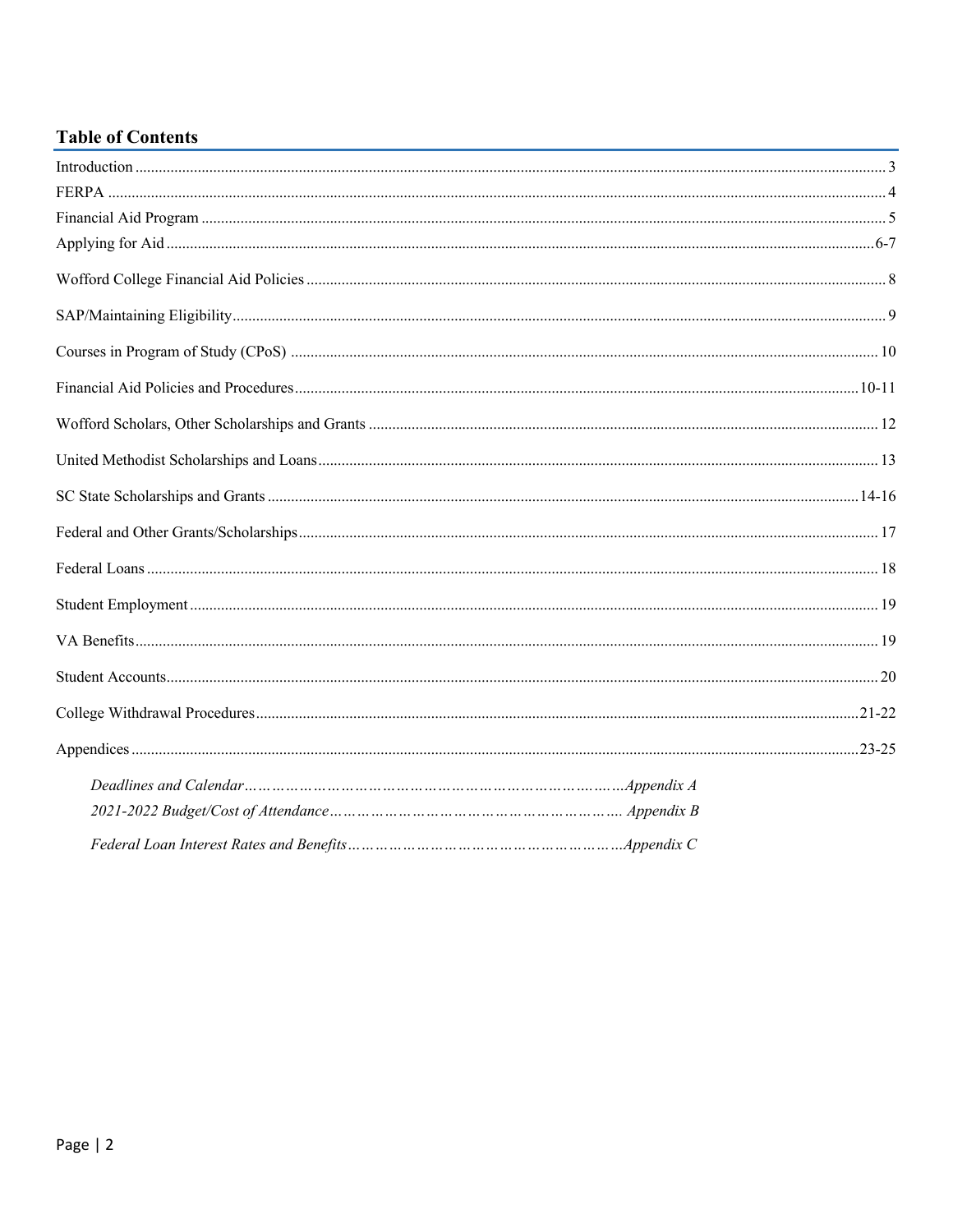# **Introduction**

The Wofford College Financial Aid Office communicates with students and their parents by e-mail. Your e-mail account should be set to read html formatting. All students have the opportunity to opt out of email notifications from the Financial Aid Office. Please notify our office if you wish to do so.

- Currently enrolled students will be contacted only at their Wofford e-mail address and are responsible for checking their Wofford e-mail account regularly.
- Initially, new students will be contacted at the most recent student e-mail address provided to the financial aid office. Once you pay a deposit, a Wofford e-mail account will be activated and used. You are responsible for notifying the financial aid office of email address changes immediately by e-mailing your full name, Wofford College ID number and new e-mail address to finaid@wofford.edu.
- Parents of currently enrolled and new students will receive copies of all e-mails sent to students if a custodial parent e-mail address is provided to us. Due to FERPA, the Family Educational Rights and Privacy Act, Gramm-Leach-Bliley and U.S. Department of Education security standards, award information and information relating to academic eligibility for specific aid sources can be viewed only by the student. Parents will be notified of all changes that occur. For more information on FERPA, please see page 4.

The student may then access and share the information from their myWofford portal. Students are responsible for notifying the financial aid office of custodial e-mail address changes immediately by e-mailing your full name, Wofford College ID number and the new custodial e-mail address to finaid@wofford.edu. We can only accommodate one custodial e-mail address in our processing system.

If the student wishes to release educational records or information to their custodial parent or legal guardian, he/she will need to add their parent or guardian as a Proxy in BannerWeb and make financial aid information visible to them.

## **All awards from federal or state sources are contingent upon adequate appropriations by the US Congress and/or the South Carolina General Assembly. A reduction in Wofford's allocations for these programs or in the amount directly awarded to you by federal and/or state sources may necessitate a reduction in an individual award.**

You do not need to respond after viewing your award letter unless you wish (1) to decline or reduce any of the awards listed, or (2) inform us of additional scholarships and/or grants you have been awarded or that are not listed. Please read this information carefully. If you have any questions, contact the Financial Aid Office by e-mail at  $final@wofford.edu$ .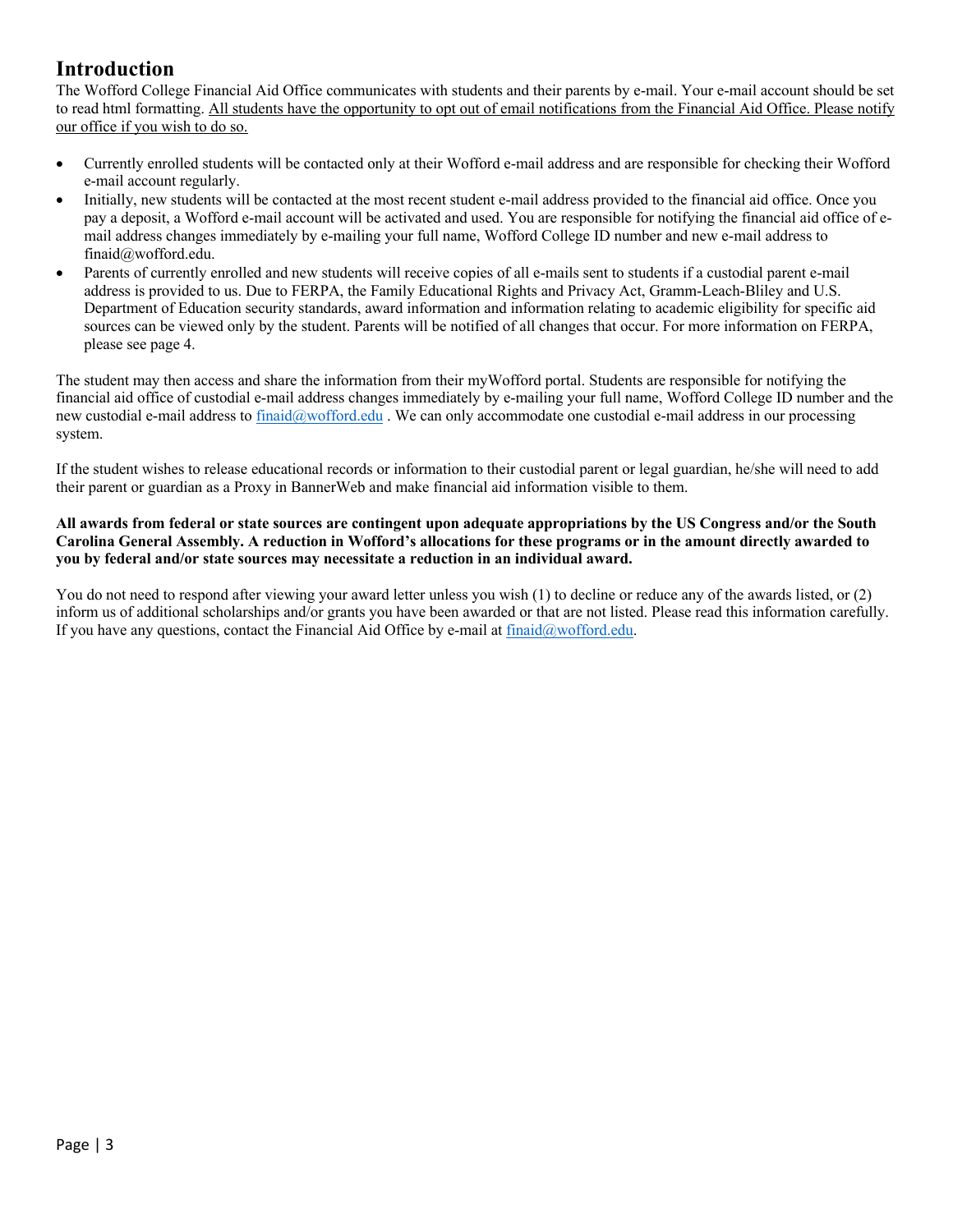# **FERPA**

Wofford College complies with the amended Family Educational Rights and Privacy Act of 1974 (commonly referred to as the "Buckley Amendment or 'FERPA'"). FERPA is designed to protect the confidentiality of records that educational institutions maintain on their students and to give students the right to access those records to assure the accuracy of their contents. Generally, FERPA requires that written consent from the student be received before personally identifiable information about the student is released. Institutions may release, without written consent, those items specified as public or directory information.

## **Student Rights Under FERPA**

At Wofford College, FERPA rights apply to a student. A student is a person who has been admitted and is registered, regardless of the person's age.

Under FERPA, a student has a right to:

- inspect his or her education records within 45 days of the request;
- require that the College obtain his or her prior written consent before releasing personally identifiable information from education records;
- request that corrections be made to education records if the student believes the records are inaccurate or misleading or otherwise in violation of the student's privacy rights under FERPA.
- file a complaint with the U.S. Department of Education concerning an alleged failure by the institution to comply with FERPA.

## **FERPA and Parents**

Students can give express written permission for their parents' access to their financial aid record by adding their parent or guardian as a proxy to Overall Status of Financial Aid & Award. Families should create a passphrase that is known by all who wish to obtain secure information on a student's file. Instructions for creating a proxy and passphrase are found at https://wofford.edu/registrar/proxy.

Records may be released to parents without a signed consent from the student under certain exceptions. These include:

- In a health or safety emergency.
- Where the student has violated a law or the school's policies governing alcohol or substance abuse, if the student is under 21 years old.
- By submission of evidence that the parents declare the student as a dependent on their most recent Federal Income Tax form.

## **When Disclosure is Permitted without Prior Consent of the Student**

Education records are all records that contain information that is directly related to a student and that are maintained by an educational agency or institution or by a party acting on its behalf. Wofford College students have the right to provide written consent before the College discloses personally identifiable information from the student's education records, except to the extent that FERPA authorizes disclosure without consent.

Wofford College will disclose information from a student's education record without the written consent of the student:

- To appropriate College administrators, faculty members, staff members and outside service providers, such as contractors and consultants, who require access to education records in order to perform their legitimate educational duties. This also includes student workers who at any time may access student records as a part of their duties. Wofford College restricts and tracks access to education records to enforce the "legitimate education interests" requirement in this exception.
- In connection with a student's application for, establishing eligibility or conditions for, or receipt of financial aid. Wofford College contracts with the National Student Clearinghouse to provide enrollment and degree data to loan servicers.
- To officials of other schools in which the student seeks or intends to enroll, upon request;
- To college or agency officials at the sending institution which originally created the education record, such as a transcript; To law enforcement officers with a subpoena; To the Wofford College Campus Safety Department and other law enforcement agencies, information received under a community notification program concerning students who are required to register as sex offenders in the state, as governed by the Campus Sex Crimes Prevention Act.

Wofford College uses safe methods to identify and authenticate the identity of students, parents, school officials and all other parties before disclosing education records.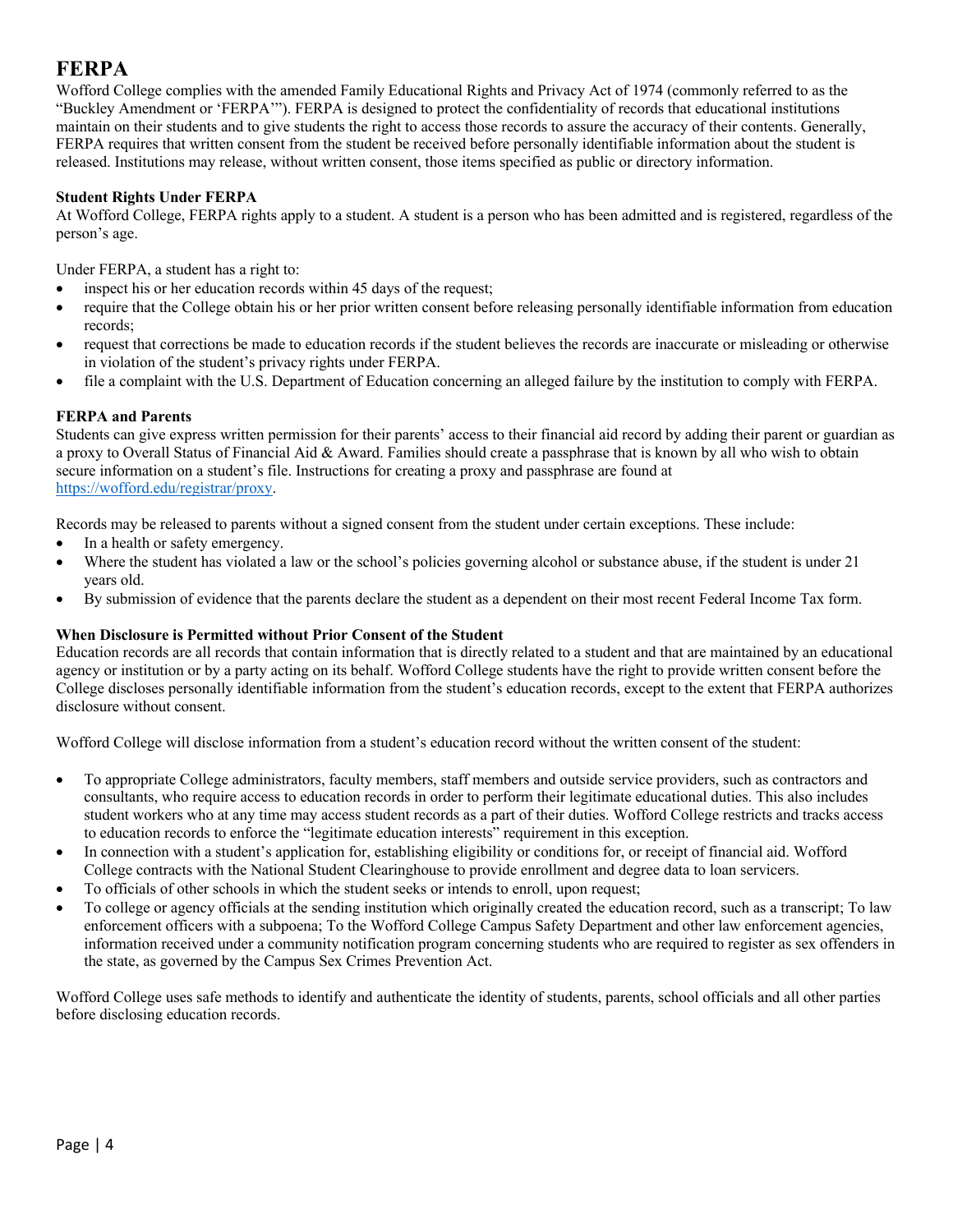# **Financial Aid Programs**

The primary responsibility for meeting college expenses lies with students and their families. The purpose of the Wofford College Financial Aid Program is to provide assistance when that cost exceeds the ability of the family to pay. Financial assistance is given in the form of scholarships, grants, loans, employment, or a combination of these.

## **Who is Eligible for Financial Aid?**

The type and amount of aid for which a student may qualify can be determined only by conducting a need analysis. Any student who wants to be considered for financial aid to attend Wofford should apply. The table in Appendix C shows the distribution of financial aid awards in various income categories for Wofford students during the previous 2020-2021 school year.

Further, any student participating in Wofford's Study Abroad Program is considered eligible for financial aid as a regular student.

The financial aid application at Wofford College is the Free Application for Federal Student Aid or FAFSA. To be considered for all federal, state, and institutional need-based sources of financial aid, all new first-year students, new transfer students, and current Wofford students must file the FAFSA each year.

**Merit-Based Aid:** Some financial aid is awarded without regard to the financial strength of a family. In most cases, recipients are selected in competition based upon abilities which the college wants to recognize. For example, academic scholarships and athletic grants are awarded for special abilities. In some limited instances, however, any student in a given category (for example, a ministerial student) is eligible for a grant.

The majority of the merit-based academic scholarships awarded by the college are offered to first year students through the Wofford College Scholars Program. All students who submit a complete application for admission and are accepted will be considered for merit-based academic scholarships. Resources for merit-based academic scholarships are limited. A large number of academically superior students compete for these awards. Rising Wofford College juniors and seniors may receive departmental scholarships. Merit scholarships, while they are awarded without regard to financial need, can become part of a need-based award.

**Need-based Aid:** Most financial aid is to assist families whose resources are not strong enough to meet college costs. To the extent that funds are available, every effort is made to make Wofford College affordable. It is our desire that no qualified student be denied the opportunity to attend Wofford because of a lack of financial resources.

Any student who has applied for admission to Wofford or who is enrolled at Wofford may apply for financial aid. With limited exceptions, no final commitment of financial assistance will be made until the applicant has been accepted for admission.

Students applying for ROTC Scholarships and Wofford Athletic Grants-in-Aid will be reviewed for admission eligibility upon receipt of a completed Common Application for Admission and an unofficial high school transcript. If determined to be eligible for preliminary admission by the Office of Admission using standard admission criteria, the student will be notified of any offers of institutional aid. Estimates of need-based aid eligibility will also be provided if the student completes the Free Application for Federal Student Aid (FAFSA). These exceptions are made due to ROTC Scholarship application and acceptance deadlines and NCAA Division I deadlines for signing letters of intent. Students granted preliminary admission decisions under this exception must complete the full application for admission and are subject to standard admission review to determine if unconditional admission will be granted. Any offer of institutional aid or estimates of need-based eligibility will be withdrawn if the student is not granted unconditional admission status. The submission of the current year (FAFSA) by institutional and/or program guidelines is required to receive an official offer of need-based aid from any source.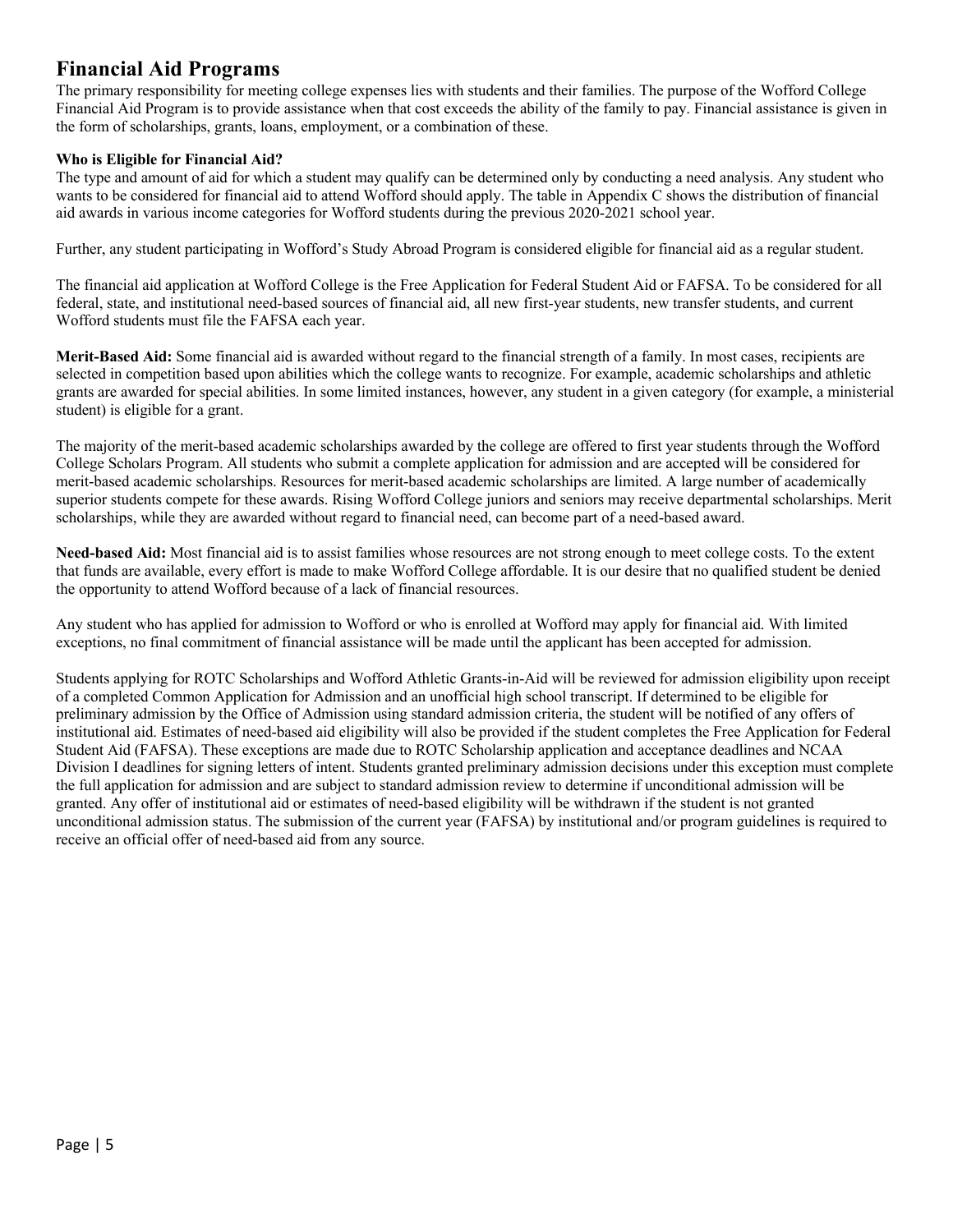## **APPLYING FOR NEED BASED FINANCIAL AID IS THE RESPONSIBILITY OF THE STUDENT.**

### **How to Apply for Financial Aid**

Updated instructions on filing the FAFSA are available on the financial aid page on Wofford's web site each October. The Wofford Financial Aid Office will e-mail all prospective first year students, transfer students and their parents who have applied for admission to Wofford when the updated information and instructions are posted. Currently enrolled Wofford students and their parents also will be e-mailed when updated information is posted, if the students are expected to return the next year.

### **Free Application for Federal Student Aid (FAFSA)**

The FAFSA application can be submitted via the web at www.fafsa.gov or accessed from the Wofford financial aid page. This application should be completed on or after October 1st and submitted on the web to the processor by the college application deadline of January 1, 2021 for Prospective First Year Freshmen and March 15, 2021 for Currently Enrolled Students. See "When to Apply".

The FAFSA is required for federal, state and institutional need-based aid programs to include Federal Pell Grant, Federal Supplemental Educational Opportunity Grant (FSEOG), Federal Direct Student Loans (Subsidized and Unsubsidized), Federal Work-Study, SC Tuition Grant, SC Vocational Rehabilitation Grant, Wofford Bonner Scholarship, Wofford College Grant, and other scholarship, grant and loan funds offered by organizations not related to Wofford College.

### **Applying for a Federal Student Aid ID (FSA ID):**

- a. Before completing the FAFSA, each student and one parent (for dependent students) must have an FSA ID. To create one, navigate to studentaid.gov.
- b. This verifies the student and parent's identity using your name, SSN, and DOB. Make sure this information is entered correctly.
- c. Use a valid email address, as you will need access to this for each year at Wofford and after you graduate.

### **Completing the FAFSA:**

a. Be sure that information is correct and complete. The web applications have numerous edit checks to reduce careless errors. -Students and parents have the opportunity to "Link to IRS" if you select that you have "Already Completed" your taxes. We encourage all families who are eligible to choose this option. Doing so will automatically populate cells in the FAFSA from the IRS making the information most accurate.

-Be sure to list Wofford College and its code number (003457) in Step 6 as one of your college choices so that Wofford will receive the results.

- b. Be sure to supply all the information requested in Step 4. This information is required by the U.S. Department of Education to process your FAFSA. The information must be provided by the persons providing "parent information" and must match the information on their social security cards. The information supplied will be compared with the information on file with the U.S. Social Security Administration by an electronic data matching process.
- c. South Carolina residents who list a SC private college in Step  $\vec{6}$  of the FAFSA will be considered for the SC Tuition Grant Program if the FAFSA is filed by June 30, 2021.

## **To be considered for all need-based aid programs at Wofford, all prospective and currently enrolled students must complete this application.**

#### **Financial Need**

Financial need is the Cost of Attendance (COA) less the Expected Family Contribution (EFC), as derived from the Free Application for Federal Student Aid (FAFSA). Cost of Attendance is sometimes called the student's aid budget and is an estimate of the total costs incurred as a full-time student for the nine-month academic year. The costs considered are tuition, fees, room, board, books and supplies, transportation and personal/miscellaneous expenses.

Determination of financial need is based on Federal Methodology. The Federal Methodology (FM) is used to determine eligibility for federal, state and institutional need-based financial aid programs. This includes the Federal Pell Grant, Federal Supplemental Educational Opportunity Grant (FSEOG), Federal Student Direct Subsidized Loans, Federal Perkins Loan, Federal Work-Study, the SC Tuition Grant, and Wofford College Grant. The Federal Methodology is applied to the data students and parents report on the FAFSA.

Wofford cost of attendance budgets for 2021-2022 are listed in Appendix B. The actual bill for the direct cost you will receive from the college is listed as a Wofford Boarding Student or Wofford Day Student, and not the full student aid budget or COA.

Any sources of funds that a student is eligible to receive are combined in a financial aid package. The package may consist of a combination of merit and need-based funds.

While every effort is made to meet financial need, we cannot guarantee to meet the full need of every student.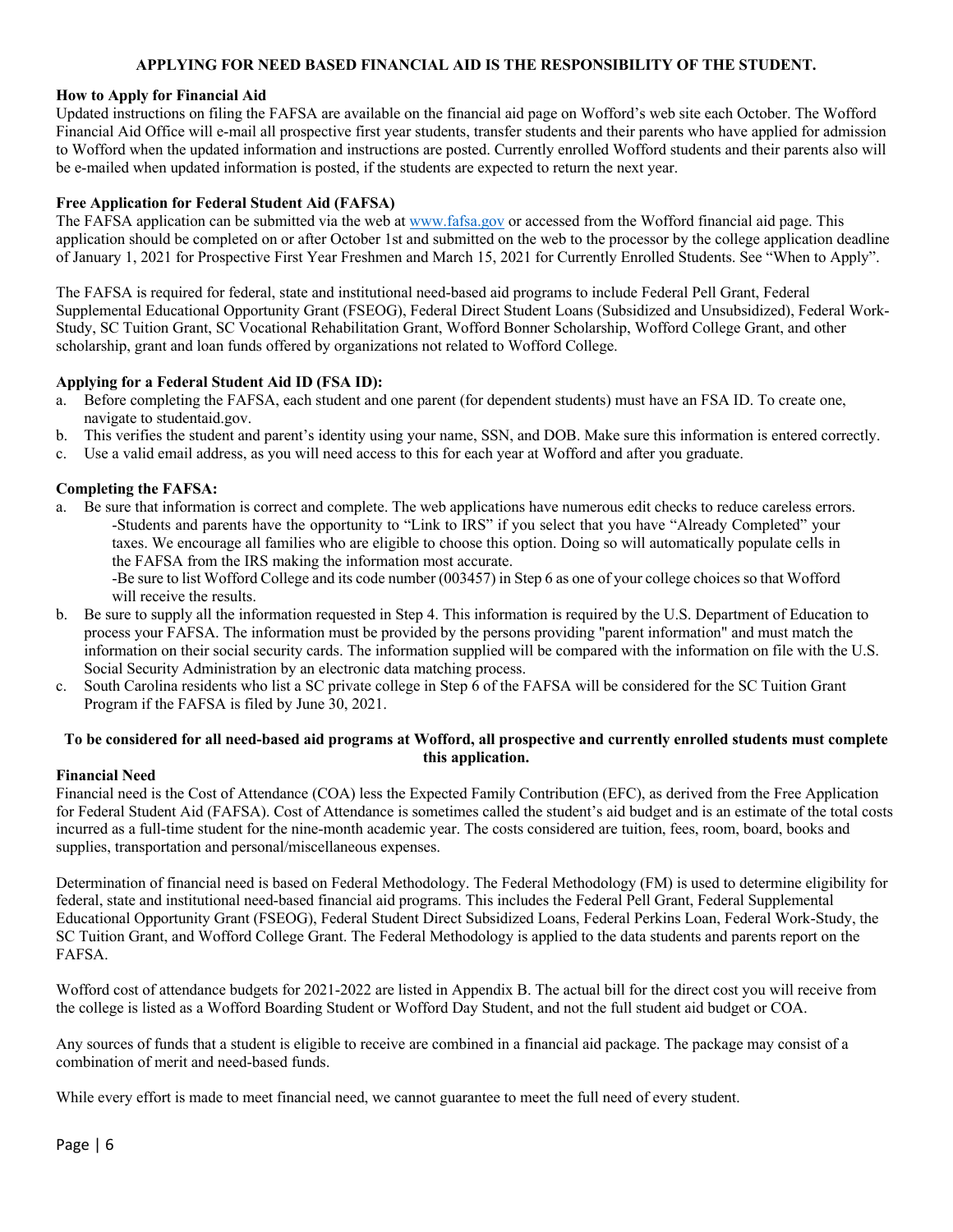# **When to Apply for the 2021-2022 Academic Year**

**Prospective First Year Students** have a FAFSA priority filing deadline date of **January 1, 2021**.

The FAFSA should be received by the US Department of Education by January 1, 2021. A FAFSA submitted on the web is received by the department immediately upon transmission of the data. Wofford will receive your information electronically from the department usually within three days. A FAFSA mailed to the department is posted upon receipt and Wofford receives the information electronically within ten to fifteen days.

Prospective first year students who submit the FAFSA after the stated deadline will be considered for need-based financial aid on a "funds available basis."

**For prospective students applying for the Fall of 2022 term**, you will have the opportunity to complete the FAFSA on October 1, 2021. While we do not anticipate sending awards that early, completing the application should be easier as you will use income information from 2020 instead of waiting on 2021 income information to be available. The priority deadline for students in this category is January 1, 2022.

**Currently Enrolled Students** will have a FAFSA priority filing deadline date of **March 15, 2021.** The FAFSA must be received by the U.S. Department of Education by this date to be considered an on-time application by Wofford College.

Currently enrolled students who are on-time applicants will receive at least the same level of institutional aid received during the previous year so long as they maintain academic eligibility and need-based eligibility for the programs. Federal aid awarded by the college will be renewed at the same level if funding levels permit and students remain eligible for the program(s).

## **FSA ID**

The FSA ID must be used to log in to certain U.S. Department of Education websites. Your FSA ID confirms your identity when you access your financial aid information and electronically sign Federal Student Aid documents.

**Both the student applicant and at least one parent (for dependent students) must have an FSA ID**. Anyone for whom a FSA ID has not already been created can now create one by supplying basic identifying information on the web. Once created, the FSA ID allows access to that applicant's data in all Department of Education services found at https://studentaid.gov

## **To apply for a FSA ID**

**Step 1:** Click "Create Account".

**Step 2:** Click "Get Started"

**Step 3:** Enter you name, date of birth, Social Security number, contact information, etc.

**Step 4:** Review your information, and read and accept the terms and conditions.

**Step 5:** Confirm your email address using the secure code, which will be sent to the email address you entered when you created your FSA ID. Once you verify your email address, you can use to log in to the websites.

You can use your FSA ID to sign a FAFSA right away. Once the Social Security Administration verifies your information in one to three days you will be able to use your FSA ID to access the websites listed above. For help, visit StudentAid.gov/fsaid.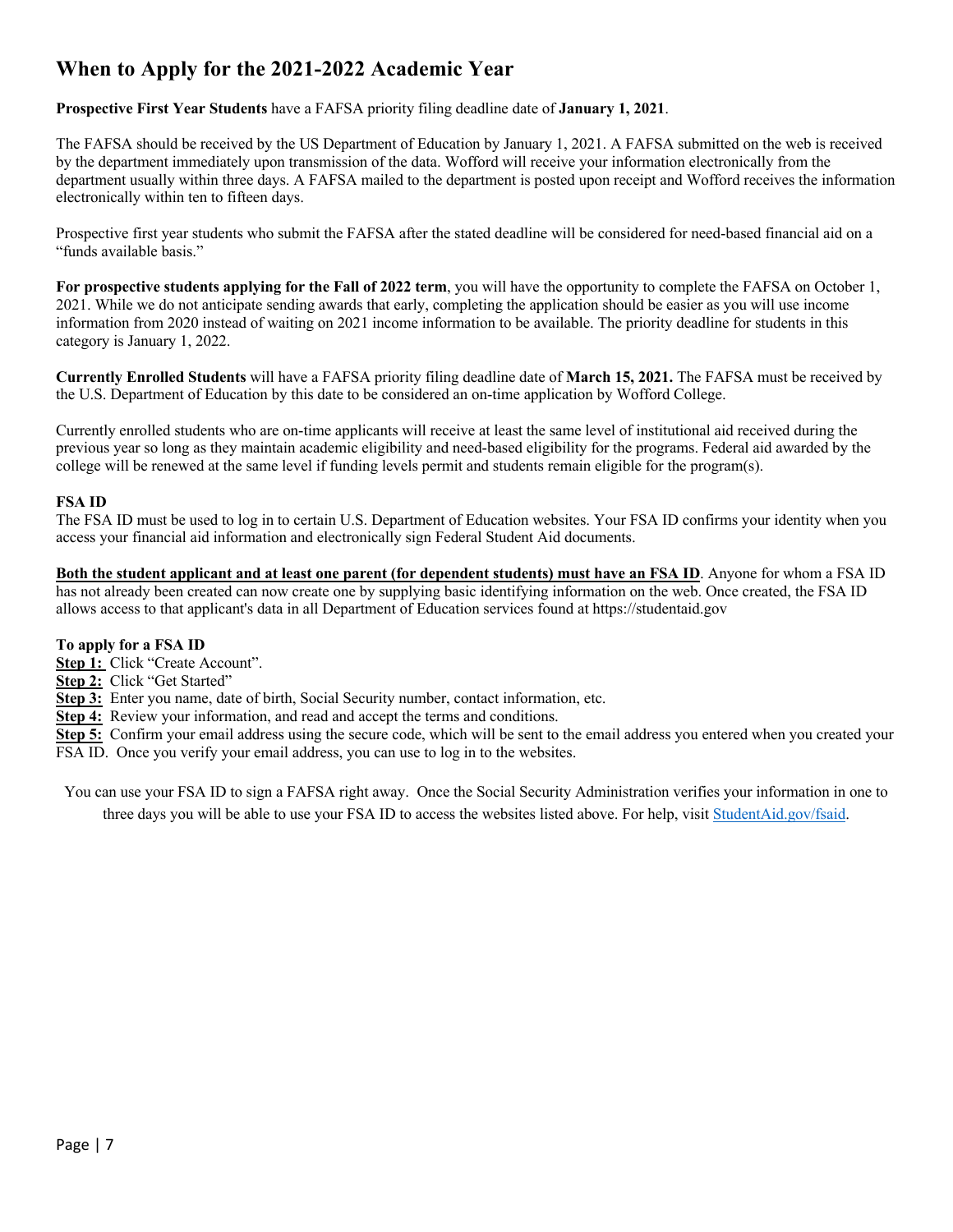# **Wofford College Financial Aid Policies**

The following information describes Wofford's policies in awarding aid to students:

In order to receive a SC Tuition Grant, the SC LIFE Scholarship, the LIFE Enhancement Scholarship, the SC Palmetto Fellows Scholarship, Palmetto Fellows Enhancement Scholarship, the SC HOPE Scholarship, FSEOG, or the maximum Federal Pell Grant, a student must be fully enrolled (at least 12 credit hours each semester and 3 during the Interim). A reduced Federal Pell Grant can be obtained by a student enrolled on a half-time or three-quarter basis. Under limited conditions, a student may receive prorated Federal Pell funds for periods of less than half-time enrollment.

Recipients of a Wofford scholarship or Wofford grant must be enrolled in at least nine hours each semester to receive the award. Academic renewal criteria differ based on the specific award. Eligibility for the Wofford College Grant requires recipients to maintain a cumulative grade point average of 2.0 or higher and be deemed eligible based on FAFSA results. Specific renewal criteria for each scholarship or grant differs in ways such as minimum cumulative grade point average, specific major, financial need, etc.

Wofford's packaging policy allows for funds to be awarded according to the student's eligibility. Grant and scholarship eligibility is always determined first. If financial need cannot be met with grants and scholarships, loans and/or work study are added to the financial aid package. Students are required to submit a FAFSA by the priority deadline in order to be awarded these funds.

- 1. Grants and scholarships for which eligibility has been determined include: Federal Pell Grant, Federal SEOG, SC Tuition Grant, SC LIFE, SC LIFE Enhancement, SC Palmetto Fellows, SC Palmetto Fellows Enhancement, SC HOPE Scholarship, Wofford academic scholarships, Wofford Athletic Grants, Wofford College Grant, private scholarships, etc.
- 2. Any student awarded financial assistance from sources other than the Wofford College Financial Aid Office must report the awards to this office. Federal regulations require that all student financial aid resources be taken into account in determining eligibility for Federal Aid.
- 3. Student loans are awarded to maximum annual eligibility.
- 4. Federal Work-Study funds are awarded based on available allocation.
- 5. If a student's financial need is met at any point in the awarding process, no additional funds will be packaged.

## **Enrollment Requirements**

Most federal, state, and institutional programs require you to be enrolled as a full-time student. Full-time enrollment is defined as 12 or more hours per semester and 3 hours for the Interim. Enrollment of less than 12 hours will result in the reduction of the Federal Pell Grant, and the loss of the Federal Supplemental Educational Opportunity Grant (FSEOG), SC Tuition Grant, SC Palmetto Fellows Scholarship, SC Palmetto Fellows Enhancement Scholarship, the SC LIFE Scholarship, SC LIFE Enhancement Scholarship and the SC HOPE Scholarship. Other aid sources also may be reduced.

## **Renewal Requirements for Wofford Scholarships and Grants:**

In addition to meeting general Satisfactory Progress requirements, a student must meet the following GPA and earned hours requirements to maintain eligibility for Wofford merit scholarships.

| <b>Merit Scholarship Amount</b> | <b>Cumulative GPA requirement</b> | <b>Annual Hours</b> |
|---------------------------------|-----------------------------------|---------------------|
| $$20,000$ or more               | 3.0                               | 24                  |
| $$19.999$ or less               | 2.75                              | 24                  |

Wofford College Grant of any amount requires a minimum GPA of 2.0 and 24 annual credit hours.

## **Term and Fund Limitations**

For loan programs, there are maximum amounts which can be borrowed while pursuing an undergraduate degree. Certain college funds (Academic Scholarships, Tuition Exchange benefits, Pre-Ministerial Grants, and grants to children of Methodist ministers) are limited to eight semesters. Eligibility for Wofford College Grants and Scholarships controlled by the Financial Aid Office terminate upon completion of requirements for a degree.

## **Wofford Employee Dependents**

The Wofford Employee Dependent benefit (WED) is limited to 8 semesters of enrollment and 24 hours to be used exclusively for summer school. There is an appeal process for those students requiring an additional semester of Wofford funding to complete degree requirements. Eligibility for less than full-time and for transfer students will be prorated.

## **Financial aid recipients wishing to participate in a study abroad program should contact the Financial Aid Office as a part of the planning process. Every effort will be made to assist students with the expenses of these programs.**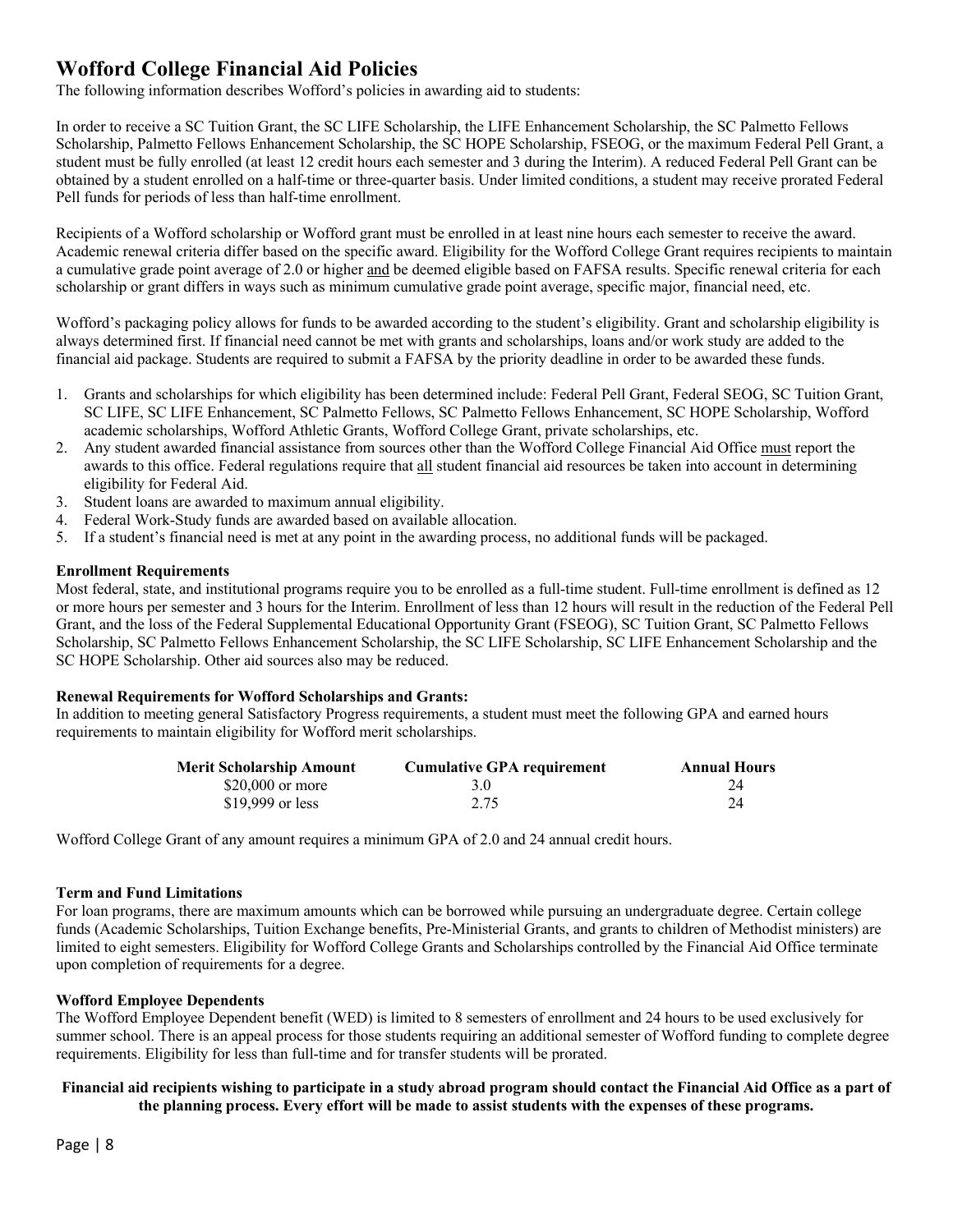## **Rule on Satisfactory Academic Progress (SAP).**

In order to receive aid from federal, state, and institutional programs administered by the financial aid office, a student must maintain Satisfactory Academic Progress in his or her course of study. Satisfactory Academic Progress (SAP) consists of both a Qualitative Component and Quantitative Component which assesses a student's advancement toward graduation.

## **Qualitative Component**

Wofford College requires a minimum 2.00 GPA for Satisfactory Academic Progress. Satisfactory progress requires that a student's academic record remain above the level for Academic Exclusion found at http://catalog.wofford.edu/. Exceptions to the exclusion granted through the appeal process to the Registrar will not automatically reinstate financial aid eligibility until the student has reestablished SAP.

## **Quantitative Component**

Wofford College requires that a student must earn 67% of the hours attempted each academic year. *Attempted hours* are the hours a student is "locked" into after the drop/add date each term. *Earned hours* are the hours a student "earns" at the end of a semester and/or academic year.

Any course from which a student withdraws, repeats, or receives an incomplete is counted toward the total credit hours attempted. Transfer credits that the Wofford College Registrar approves are counted toward the student's attempted and earned hours.

If a student changes a major, those courses taken under the previous major are counted toward the total credit hours attempted.

## **Part Time Students**

For the part-time student the requirement of hours earned for satisfactory progress will be prorated on the basis of the student's enrollment status (half-time, three-quarter-time, etc.). A student should consult the Director of Financial Aid to determine the number of hours required in his or her individual case.

### **Notifications**

The Financial Aid Office will review student's Satisfactory Academic Progress at the end of each academic year (September through May). If a student is not meeting SAP, the student will be notified that s/he is on probation and may not receive any financial aid for the following semester. The student may re-establish SAP by earning grades and/or hours which meet the requirements. At which point, aid will be reinstated for the next semester. If it is determined that a student's GPA and/or hours are too low to meet SAP within a semester's timeframe, then the student may be placed on an academic plan and must stay on course with the academic plan in order to receive his/her financial aid.

## **Appeals Process**

Denials of aid may be appealed for the reasons listed below. Students will be informed in writing by the financial aid office when this situation occurs. If a student wishes to appeal the denial of aid, a written appeal must be sent to the financial aid office within ten (10) days following notification of denial of aid. A meeting of the financial aid committee will be scheduled to review the appeal. The student will be notified in writing of the committee's decision. The financial aid committee is composed of the Director of Financial Aid, the Director of Admission, the Registrar, and/or other members of the administrative staff and/or a faculty member, as needed.

- 1. A student not meeting Wofford's standards for satisfactory academic progress /SAP may appeal if extenuating circumstances existed that resulted in substandard academic performance.
- 2. A student not meeting minimum grade point averages for specific financial aid programs may appeal if extenuating circumstances existed that resulted in substandard academic performance.

Questions regarding this process should be directed to the financial aid office.

## **A student who appeals to the Registrar Office must also appeal separately to the Financial Aid Office. Just because one office approves an appeal does not guarantee the other will be approved.**

#### **Academic Plans**

If the student fails to meet satisfactory academic progress at the end of the probationary term, the student may appeal again. At this time, the student is encouraged to create an academic plan. An academic plan should ensure that the student is able to meet SAP standards by a specific time. This may mean that the qualitative or quantitative measures are reduced but then increased to a higher level in order to graduate on time and meet the 2.0 GPA and 67% completed rate by graduation. Academic plans can vary according to each student. Students are encouraged to meet with the Registrar's Office and with the Director of Financial Aid to develop the right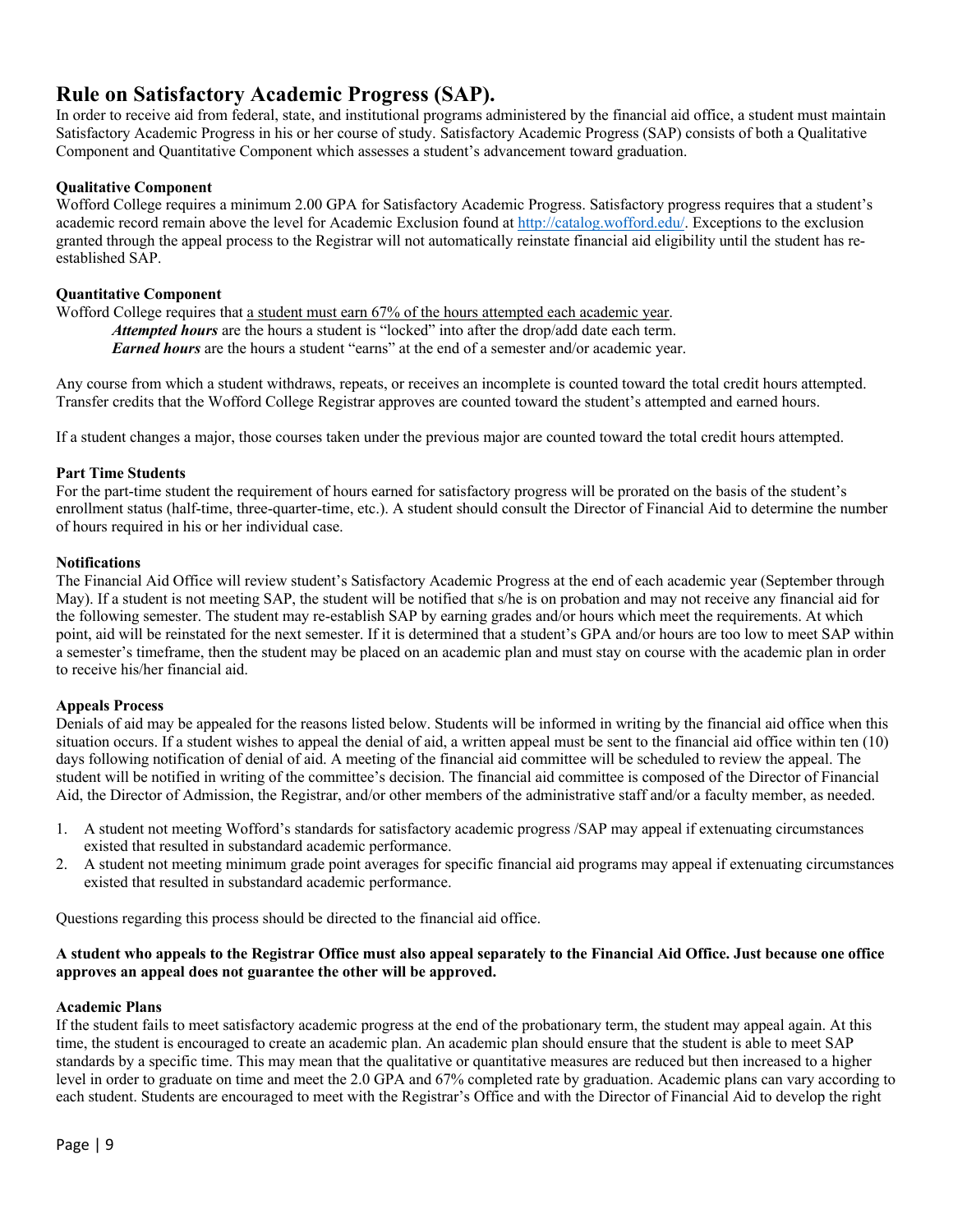plan for the student. Once an academic plan is created, it (along with the written appeal letter) will be taken to the Appeals Committee for approval.

# **Repeated Courses**

- Student may repeat one passed course (D or higher), total 2 courses paid by Federal Financial Aid (1 passed + 1 passed/failed/withdrawn). C/B; C/F, C/W NO third attempts are not FA eligible.
- If F is earned first, a student can repeat until a passing grade is achieved; all attempts are Federal Financial Aid eligible.
- Withdrawals do not count toward repeat limit (but do count in SAP progression), unless earned after receiving a passing grade.

# **Courses in Program of Study (CPoS)**

Beginning with the Fall 2021 incoming freshmen class, Federal Financial Aid will only apply to courses in their program of study in Degree Works. A student is allowed up to 60 hours as an Undeclared student but then must declare their major. This will ensure that courses are counting toward their appropriate program(s).

## **Why CPoS?**

The Department of Education all through the Federal Student Aid Handbook references students only receiving Federal Aid for courses that count toward their program. While Wofford is a traditional, brick and morter, 4-year private institution, we receive federal funding which makes us compliant.

## **Who does this affect?**

Students who receive Federal Aid (Federal Pell Grant, Federal Subsidized Loans, Federal Unsubsidized Loans, Federal Supplemental Educational Opportunity Grant – SEOG, and Federal Work Study).

## **I have Federal Aid. What does that mean for me?**

Students with the Federal aid listed above, must be enrolled full-time (12 hours) within their program of study (major/minor) by the end of the drop/add period for each term of enrollment. There are four requirements for a degree: General Education, Major/Minor, Interim, and Electives. Your courses must fall into one of these four categories. This is shown on DegreeWorks. Students will be notified by the Financial Aid Office and a message will appear in DegreeWorks if they are not in compliance. It is the student's responsibility to be enrolled in the appropriate courses. Students not enrolled in at least 12 hours within their program of study will have their Federal aid and cost of attendance adjusted accordingly.

# **Wofford Awarding Policies and Procedures**

## **Policy for Packaging Grant or Scholarship, Loan, and Employment Aid**

Federal, state, and Wofford institutional programs based on need do not permit a student to receive financial aid in excess of his or her calculated need. Aid based on financial need may not be awarded in excess of the amount required for meeting the student's educational expenses. Also, with limited exceptions, for a resident student, no Wofford scholarship or grant, and no combination of total gift awards which includes a Wofford scholarship or grant, may exceed the total of the comprehensive fee and an allowance for books; and for a commuting student, with limited exceptions, no such scholarship, grant, or combination of such awards may exceed the total of tuition and fees and an allowance for books. In any situation in which this might otherwise occur, the Wofford scholarship or grant will be reduced so that the designated limit is not exceeded. If a student's documented need is greater than the college's limit for its own scholarships and grants, the need may be met with a loan or work-study award. If a student has no financial need but holds a full scholarship or grant and possesses an unusual talent through which he or she could provide a service to the college (as an accompanist or a laboratory assistant, for example), he or she may be employed by the college.

## **Awarding Policies**

Total awards received by a student will be limited based on the following restrictions:

- 1. If a student is receiving any need-based financial aid as part of the financial aid package, the combination of financial assistance a student receives from all sources cannot exceed the student's demonstrated financial need.
- 2. Further, with limited exceptions, the combination of grants and scholarships a boarding student receives cannot exceed the cost of tuition, fees, room, board, and an allowance for books and supplies when Wofford funds are a part of the award.
- 3. With limited exceptions, the combination of grants and scholarships a day student receives cannot exceed the cost of tuition, fees and an allowance for books and supplies when Wofford funds are a part of the award.
- 4. Students participating in NCAA Division I sports at Wofford may be subject to additional restrictions.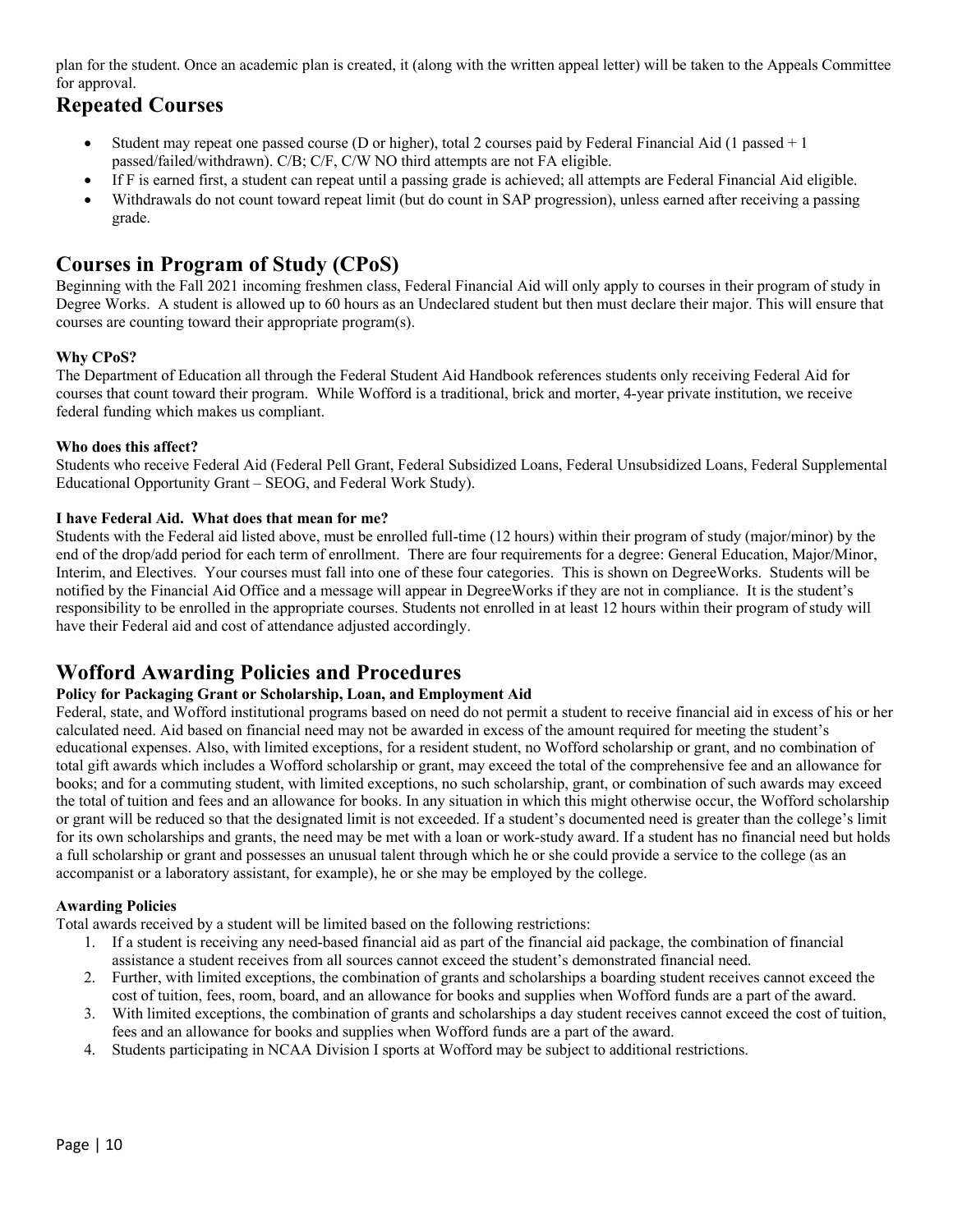## **A student MUST inform the Director of Financial Aid of assistance received from outside sources. It is the Director's responsibility to see that maximum limits are not exceeded. Further, students who have received full scholarships from Wofford should also apply for federal and state grants.**

When the financial aid office has all the information necessary to determine the kinds of assistance for which a student is eligible, an award will be packaged. The packaging policy allows for funds to be awarded in the following order according to the student's eligibility:

- 1. Federal Pell Grant
- 2. Federal Supplemental Educational Opportunity Grant (FSEOG)
- 3. Federal Work-Study
- 4. State scholarships and grants
- 5. Scholarships and grants from foundations, organizations, clubs and specific federal and state programs (ROTC and Byrd Scholarships, for example) for which eligibility has been determined or estimated within program specific limitations. For example, the SC Tuition Grant and the U.S. Army ROTC Scholarship can only be used to pay the cost of tuition and fees which reduces or eliminates eligibility for the SC Tuition Grant.
- 6. Institutional merit and need based awards
- 7. Institutional awards based on specific talent, ability, or other designated criteria such as music scholarships, athletic grant-in-aid, pre-ministerial grants for children of a United Methodist minister, pre-ministerial grant students, Bonner Scholarships, etc.
- 8. Federal Direct student loans, SC teacher loans, United Methodist Loans and Private Alternative Loans

## **Appealing Financial Aid Decisions**

Students have the option of appealing some financial aid decisions. Some appeals are processed by the Financial Aid Office staff while others are referred to the Financial Aid Committee composed of college administrators.

**Request for Reconsideration of Financial Aid Awards** should be made directly to the Financial Aid Office. Aid awards will be reconsidered any time an error is found in a financial aid application form (FAFSA) or in the event of a change in family situation. Changes that will be considered would include loss of income, separation/divorce of parents, death of immediate family members, unusual medical expenses not paid by insurance, or other unusual, non-discretionary expenses incurred by the family. Requests for reconsideration in these instances must be fully explained and documented. Special forms for this process are available from the printable forms section of the financial aid page of the Wofford website. Students and parents (if dependent) should complete the applicable 2021-2022 Special Conditions Worksheet. Contact the Financial Aid Office by e-mail at finaid@wofford.edu or telephone at 864-597-4160 for instructions and information on this process. Financial aid offers by other institutions will not be considered as a reason to reconsider an aid offer.

## **Notification of Awards**

The student and parent to whom proxy access has been granted will be notified by e-mail that a financial aid award letter is available or has been revised. Access instructions will be provided in the student e-mail. The student can access the award letter online at the myWofford portal, using their assigned Wofford ID number and a randomly assigned default password from Information Technology (IT). It is very important for parents to be provided the most current award information by their student to plan for educational expenses not paid by financial aid.

In an effort to meet the needs of Wofford students, and to encourage students to safeguard their myWofford user name and password, Wofford provides a way for students to identify a person as a proxy and grant permission for that trusted individual to view selected student information. The student controls who they designate as a proxy and what items that person can access. When the student selects the pages for a proxy, they are authorizing them to access the web page as if they were the student. The student is able to modify the permissions, set date ranges in which the permissions are active, and view a log of the most recent activity.

If the proxy has questions about the information they are viewing, they should speak to the student. **Wofford's Proxy Access does not grant the proxy the authority to contact and discuss information with a College representative. The student would also have to grant the proxy FERPA access. Only the student can authorize Proxy Access; Wofford Staff/Faculty cannot grant those rights.**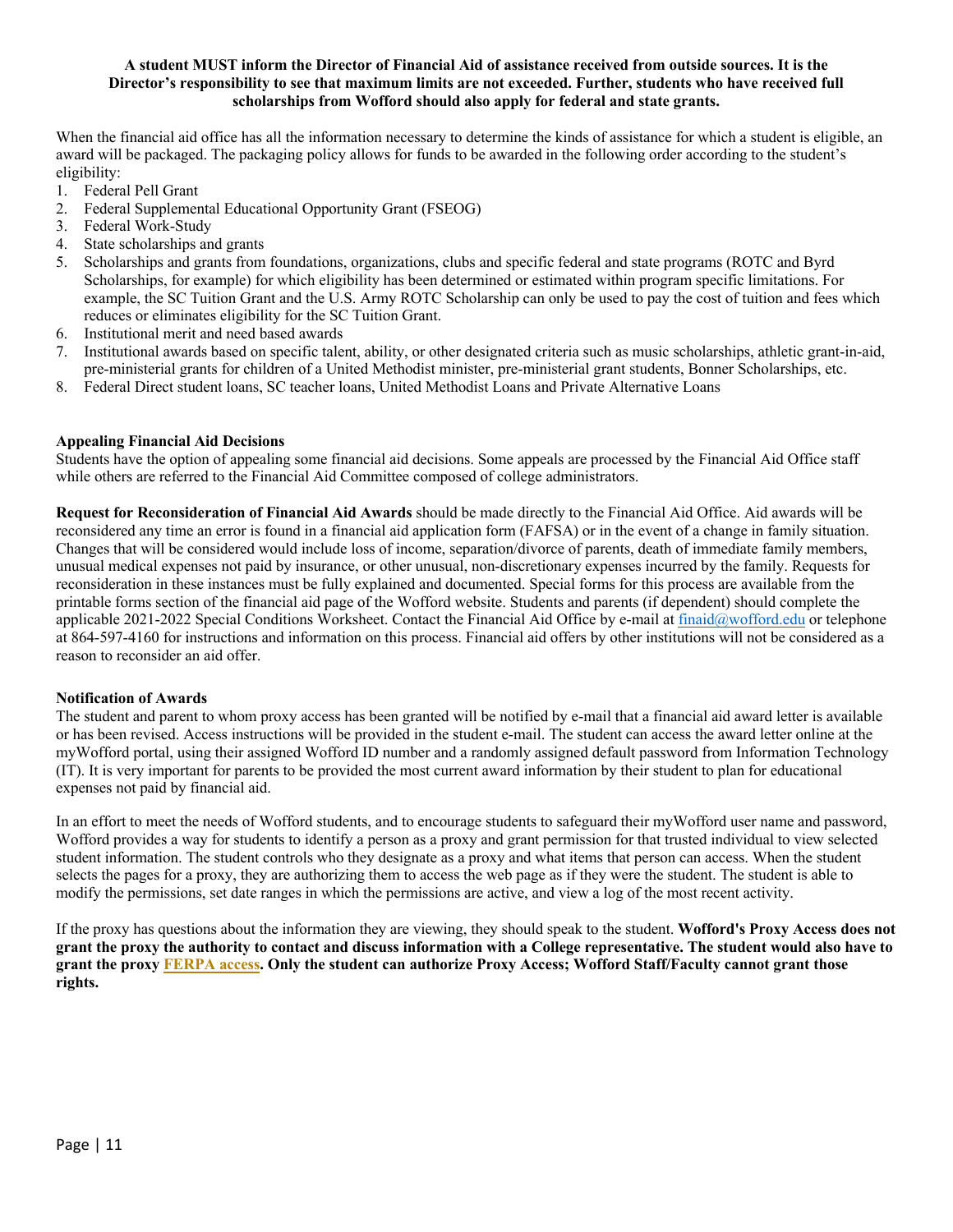# **The Wofford Scholars Program**

**The Wofford Scholars Program Scholarships** are offered only to prospective first year students. Questions should be directed to the Wofford Admission Office.

# **Other Wofford Scholarships and Grants**

**The Wofford College National Merit Scholarships** are awarded annually in cooperation with the National Merit Scholarship Corporation. A minimum of three merit scholars who designate Wofford as the college of their first choice are selected from among the finalists in the national competition. Scholarships are \$500 and are renewable.

**Wofford College Academic Merit Awards** are awarded by a scholarship committee to new first year students who have been accepted for admission but did not participate in the Wofford Scholars Program. All non-scholars applications are reviewed for merit awards. Scholarships range from \$5,000 to \$30,000 per year and are renewable for up to three years after freshman year, if eligibility requirements are met. These awards are based on academic merit, leadership, and service to the community. The complete application for admission serves as the scholarship application.

**Wofford College General Academic Scholarships** are awarded annually to eligible upperclassmen and range in value from \$1,000 to \$2,000 depending upon financial need and grade point average (2.50 minimum). The awards are for one year, but may be renewed depending upon need, grades, an on-time financial aid application (FAFSA) and a paid reservation deposit.

**ROTC Scholarships** for two, three or four years, are competitive, merit-based scholarships managed by the United States Army Cadet Command. These grants are valued at full tuition and fees each year, pay \$1,200 yearly for the cost of books and a tax-free monthly subsistence allowance. Wofford College additionally contributes the remainder of the cost of on-campus room and board for three- and four-year Army ROTC scholarship awardees after other grant aid has been applied. Students offered an Army ROTC Scholarship will qualify for the Wofford College ROTC Scholarship valued at the current cost of room and board less any other grants and/or scholarships the student is eligible to receive. This will encompass both three- and four-year scholarships. The Wofford College ROTC Scholarship funds will be awarded freshman year for the three-year scholars to assists with cost until the actual receipt of the Army ROTC Scholarship in the sophomore year. NOTE: Students are expected to file the Free Application for Federal Student Aid (FAFSA) each academic year. Prospective ROTC or current students interested should contact the ROTC Enrollment and Scholarship Officer, Wofford College at 864-597-4338.

**Athletic Grants** are available in most sports. Inquiries should be submitted to the director of athletics, Wofford College.

**Pre-Ministerial Grants** are awarded annually for a minimum of \$2,000 to pre-ministerial students of all denominations. Students registering as pre-ministerial students should register with the campus ministry department/Perkins-Prothro Chaplain at Wofford College. Receipt of this scholarship requires participation in Emerging Leaders Initiative (ELI).

**Pre-Ministerial Scholarships** are provided by several endowed funds. Some scholarships are restricted to students aspiring to be United Methodist ministers; others are available to pre-ministerial students regardless of denomination. Interested students should register with the campus ministry department/Perkins-Prothro Chaplain at Wofford College.

**Competitive Scholarships for Upperclassmen** are awarded to those whose performance is outstanding. They include the George C.S. Adams Scholarship for a language major; the William H. Brabham Scholarship for a student majoring in history; the John B. Cleveland Scholarship for a science major; the Professor Harold Green Endowed Scholarship Fund for senior accounting majors; the Edward Buck Hamer Jr. Endowed Scholarship for students majoring in foreign language or history for international study; the Boyd C. Hipp II Scholarship and the Marvin L. Holloway Scholarship for juniors who plan to enter business; the Hucks-Jones Endowed Scholarship Fund for students majoring in French or German; the W. Raymond Leonard Scholarship for a biology major; the Liberty Corporation Endowed Scholarship Fund for U.S. citizens with interest and demonstrated leadership in business; the James C. Loftin Scholarship for a major in chemistry; the Larry A. McCalla Scholarship for a pre-medical student; the Neville Holcombe Scholarship for a pre-law student; and the C.C. Norton Endowed Scholarship Fund for rising juniors majoring in sociology. Students are considered based on nominations from professors.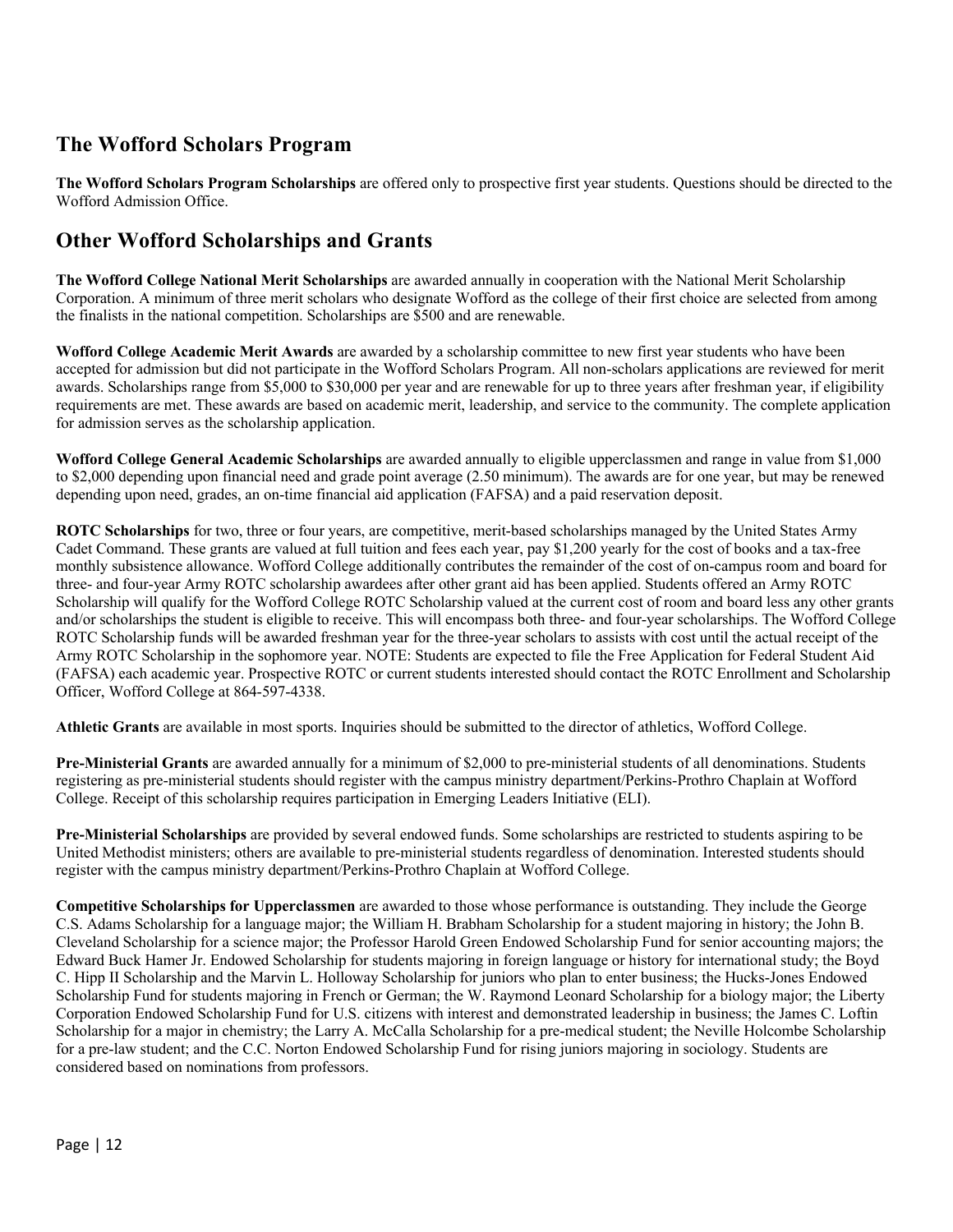**Transfer Student Scholarships** of varying value are available for outstanding graduates of two-year colleges. All transfer students accepted for admission are considered for Wofford College Academic Merit Scholarships. The completed application for admission serves as the scholarship application.

**Grants to Children of Methodist Ministers** are awarded annually in the amount of \$3,000. Students should notify the director of financial aid at Wofford College of their eligibility.

## **United Methodist Scholarships and Loans**

There are many United Methodist Scholarship opportunities available to students who are members of The United Methodist Church. Applicants must apply every year for the specific scholarships. A complete list of scholarship information, applications and deadline dates are available at the following web sites for the UMHEF at www.umhef.org and the GBHEM at www.gbhem.org. **United Methodist Student Loans** are available to qualified students who are members of the United Methodist Church. Additional information and applications may be obtained directly from the UMC Loans and Scholarship web site at www.gbhem.org.

## **United Methodist Dollars for Scholars Program**

Each year through the United Methodist Dollars for Scholars (UMDFS) program, the United Methodist Higher Education Foundation (UMHEF) provides \$1,000 in matching scholarships to randomly selected United Methodist students who have received a \$1,000 scholarship from their local United Methodist church to help them attend a United Methodist-related college, university, or seminary. Wofford College participates in the "Triple" Your Dollars for Scholars component of the UMDFS program. Students attending United Methodist-related institutions that have agreed to participate in the Triple Your Dollars component program will receive \$1,000 in matching funds directly from Wofford College. Recipients should contact the Wofford College Financial Aid Office for specific information on how their matching award will be applied. After submitting the online application, applicants will receive a confirmation e-mail that includes a form which the student and the pastor of the sponsoring church must sign. This signed form must be mailed to the UMHEF along with a check from the sponsoring church for exactly \$1,000 payable to UMHEF (no personal checks) and postmarked no later than March 1, 2021. Churches may fund and sponsor an unlimited number of applicants for the United Methodist Dollars for Scholars program. If the number of applications received by the UMHEF exceeds available funds, recipients will be chosen randomly from all eligible applications received. All checks for applicants not awarded will be returned to the sponsoring churches. No awards will be made prior to June 1, 2021. For the applicants selected, the UMHEF will mail a \$2,000 check to Wofford (\$1,000 from the Foundation & \$1,000 from the student's church) in the fall after verification of full-time enrollment is provided to the UMHEF. Wofford will also contribute \$1000, thus making the total scholarship value \$3000. It is the recipient's responsibility, after enrolling in fall, to request the Wofford Registrar send verification of their enrollment (VOE) to the UMHEF. The actual scholarship checks will not be mailed until mid-October. For additional information, please use the following link: www.umhef.org/applications/UMDFS.php.

## **Eligibility**

Applicants must be enrolled or planning to enroll as a full-time student in fall 2021 at a United Methodist related college, university or seminary. The applicant must be an active member of the United Methodist Church for at least one year. Not all applicants will be selected to receive a UMDFS scholarship. If the number of applications received exceeds the available funds, recipients will be chosen randomly from all eligible applications received. For applicants who did in fact apply for the UMDFS scholarship, but were not selected to receive the scholarship, the UMHEF will return the sponsoring church's \$1,000 check to the church. The student, or church on behalf of the student, may contact the Wofford College Financial Aid Office to determine if Wofford will match the sponsoring church's \$1,000 award. The following criteria are required to determine Wofford's participation when the student is not selected as a recipient:

- 1. Sponsoring church or student should contact Wofford College Financial Aid Office to identify student applicant and confirm that student did apply for the UMDFS scholarship, but was NOT selected as a recipient.
- 2. Sponsoring church sends \$1,000 check to Wofford College on behalf of the named student with a copy of the student's declination letter from UMHEF Dollars for Scholars Program.
- 3. Wofford will add \$1,000 matching award; thus, the total scholarship value will equal \$2,000 (NOT triple amount of \$3,000).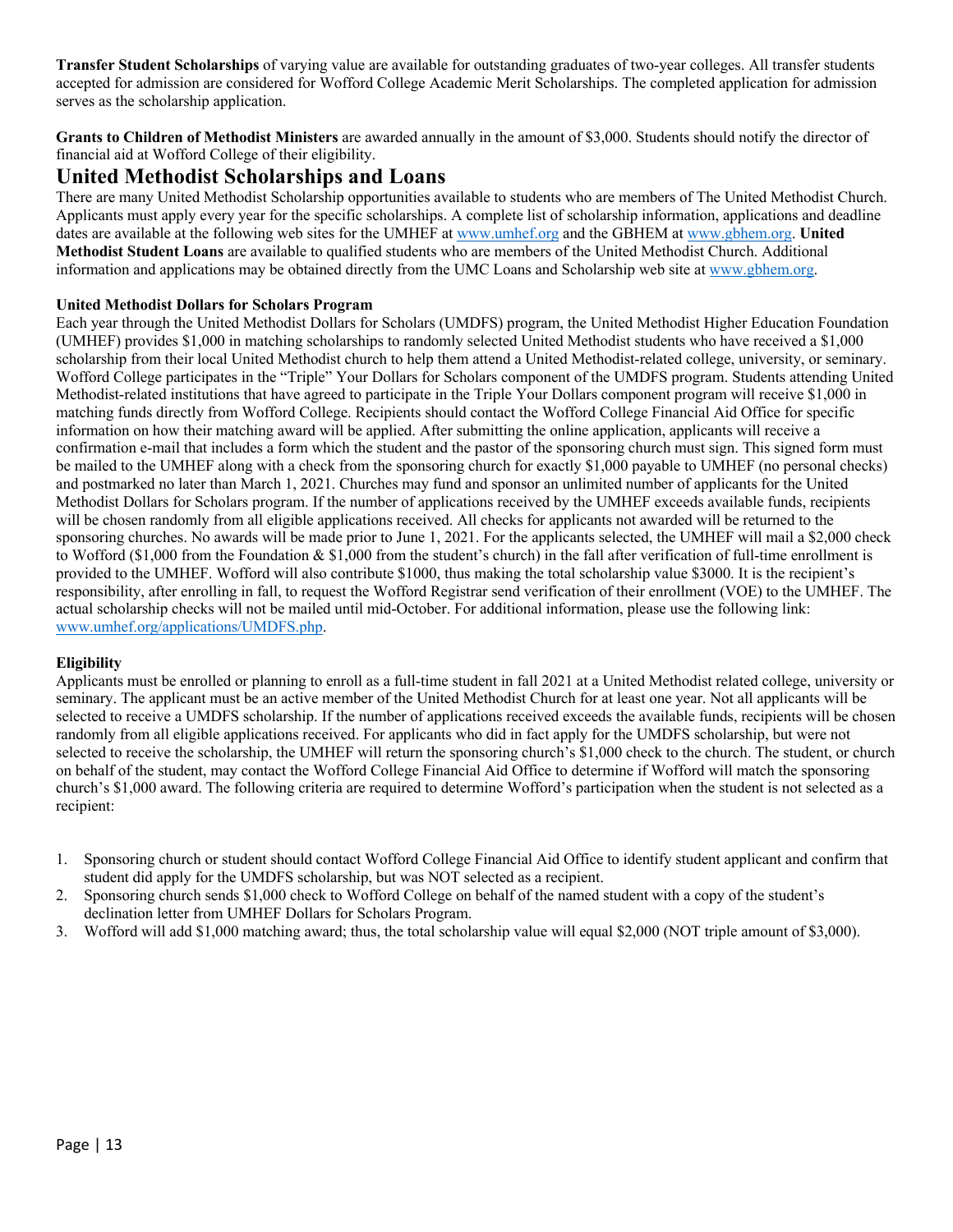# **State Grants and Scholarships**

The state of South Carolina offers a number of state-issued grants to students based on merit and based on financial need.

**South Carolina Tuition Grants Commission** awards South Carolina Tuition Grants to residents of South Carolina who have financial need and plan to attend an independent college in South Carolina. To apply for this grant, residents must submit the FAFSA by the commission's deadline of June 30, 2021. Grants are based on financial need. The maximum value for 2020-2021 is **\$3,600**.

In consultation with SCDE, the following four requirements must be met when using an official transcript for the purposes of awarding state scholarships including the LIFE, HOPE, and Palmetto Fellows.

- 1. Official transcripts must be final and based on the SC Uniform Grading Policy. All official transcripts must be signed by the school Principal or District Superintendent, stamped, or embossed.
- 2. Final official transcripts must be dated between the high school graduation date (May –June), but no later than June 15th; and
- 3. GPA listed on the transcripts must clearly state SC Uniform Grading Policy or "SC UGP."
- 4. For LIFE and Palmetto Fellows Scholarships, the transcript MUST reflect it is the final official transcript and the graduation date.

Since the PowerSchool data management system will change the rank in class and grades on a daily basis, transcripts dated after the official high school graduation and after June 15th will not be accepted for the purposes of awarding state scholarships.

**The South Carolina HOPE Scholarship**, established under the South Carolina Education Lottery Act, was approved by the General Assembly during the 2001 legislative session and signed into law June 13, 2001. This act authorizes funding for scholarships to cover the cost of attendance up to a maximum of \$2,800 to eligible students attending a four-year public or private institution in South Carolina. General eligibility guidelines require students graduate from high school with a B average calculated using the SC Uniform Grading Policy (SCUGP) reported with at least two decimal points without rounding, be U.S. citizens, South Carolina residents, be degree-seeking students enrolled in an eligible institution within the state, have no felony, alcohol-drug related convictions, and not be eligible for a LIFE or Palmetto Fellows Scholarship. The SC HOPE is available to freshmen and cannot be renewed.

**LIFE Scholarship** was approved by the 1998 General Assembly of South Carolina. The LIFE Scholarship Program is administered by the SC Commission on Higher Education and is a merit-based program. The SC LIFE Scholarship Program provides funding for scholarships to students meeting SC residency requirements attending two and four-year colleges/universities in South Carolina.

General eligibility guidelines to receive the SC LIFE Scholarship are listed below. The student must meet two of the three criteria to be eligible.

- Earn a 3.00 cumulative grade point average calculated using the SC Uniform Grading Policy (SCUGP) reported to a minimum of two decimal places and cannot be rounded. The cumulative grade point average must be calculated at the time of high school graduation and after official completion of courses required for high school graduation. Students meeting SC residency requirements but graduating from out-of-state high schools must have the high school cumulative grade point average recalculated using the SCUGP. Home schooled students must also present official high school transcripts using the SCUGP. For more information, contact the South Carolina Commission on Higher Education at www.che.sc.gov.
- Score at least 1100 on the SAT or an equivalent 24 Composite on the ACT. SAT/ACT scores will be accepted through the June test date of the high school graduation year. It is permissible to select an SAT verbal score and math score from different test administrations; however, the SAT writing score is not included in the calculation of the best combined SAT score for purposes of the SC LIFE Scholarship.
- Graduate in the top 30% of the high school graduating class. The ranking percentages must be reported to two decimal places (minimum) and cannot be rounded. The SCUGP must be used exclusively.

Renewal of the SC LIFE Scholarship requires students to earn an average of at least 30 hours each academic year and maintain a cumulative SC LIFE GPA of 3.00 or higher. The cumulative SC LIFE GPA is based on all non-remedial, graded hours attempted and quality points earned at Wofford and all other colleges attended. Students are required to provide official college transcripts to the Wofford Registrar for all courses attempted at any college and must sign a certification of compliance annually. Current students may access their SC LIFE GPA on their myWofford portal under the "Student" tab, in the Financial Aid section. Your SC LIFE GPA will not be published on your Wofford College transcript.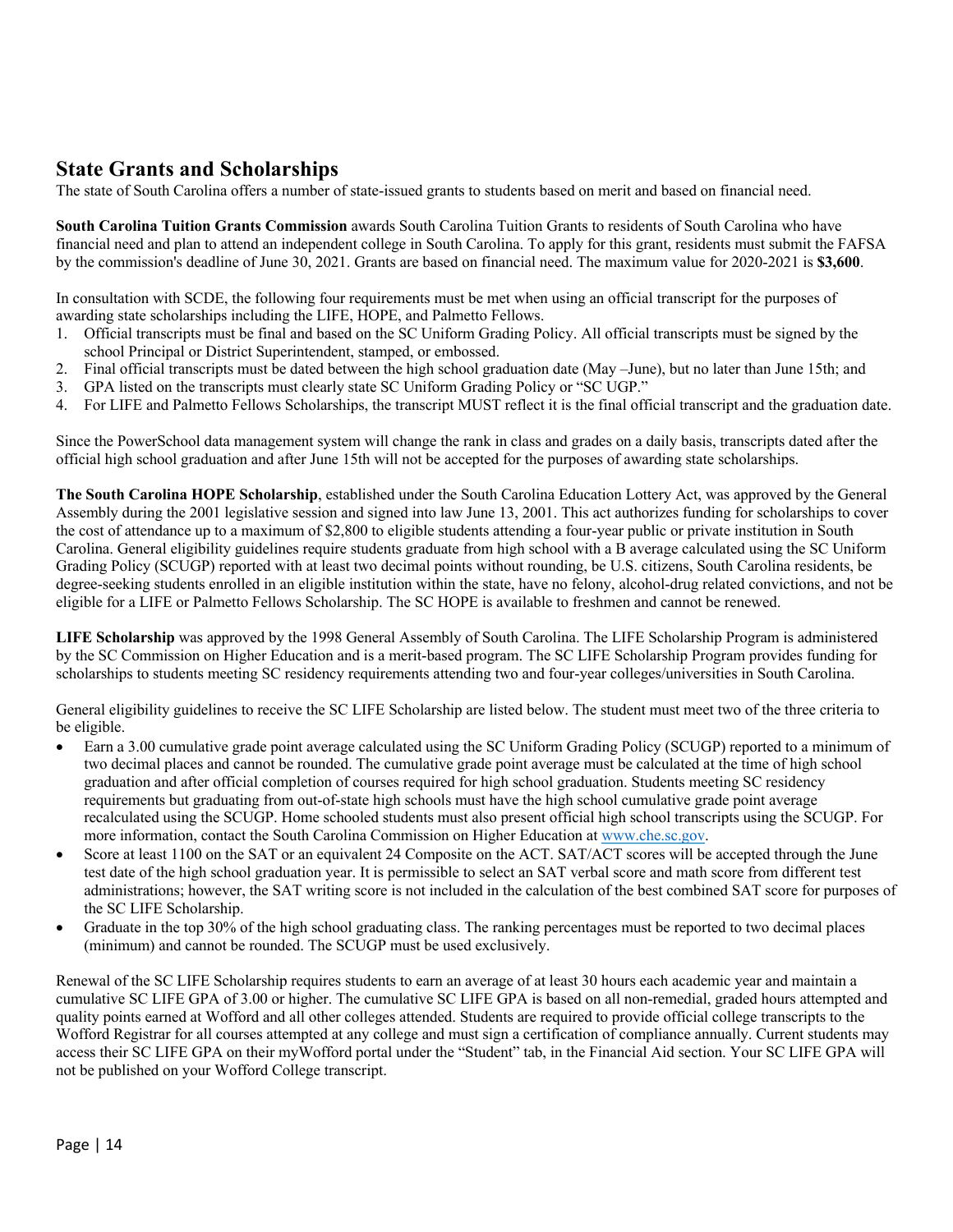The minimum required cumulative SC LIFE GPA and hours must be attained prior to the start of the fall semester of the following academic year. Scholarships may not be reinstated mid-year. Students who have lost eligibility for one year may be reinstated by earning the required hours and cumulative SC LIFE GPA prior to the start of the fall semester of the following academic year.

## **For more information on the SC LIFE Scholarship visit:**

https://www.che.sc.gov/Students,FamiliesMilitary/PayingForCollege/FinancialAssistanceAvailable/ScholarshipsGrantsforSCResident s/LIFEScholarshipProgram.aspx or contact the Wofford Financial Aid Office at finaid@wofford.edu.

**Palmetto Fellows Scholarship Program** is a competitive merit-based program established by the 1998 Cutting Edge Legislation. The scholarship currently provides up to \$6,700 for freshman and \$7,500 for currently enrolled students per year for enrollment at a fouryear college in the state of South Carolina. The high school guidance office identifies eligible applicants and submits an application for the scholarship on-line. The early deadline is April 15, 2021 and the final deadline is June 30, 2021. Contact your high school guidance counselor for additional information.

In general, to be eligible to apply a student must meet the following criteria:

Score at least 1200 on the SAT or 27 ACT Composite by the March test administration of the senior year in high school for early awards or by the June test administration of the senior year in high school for late awards. The SAT score may be calculated using the highest math and critical reading scores from different test administrations. However, the writing score is not considered for purposes of the SC Palmetto Fellows Scholarship Program, and;

- Earn a cumulative 3.50 GPA calculated using the SC Uniform Grading Policy (SCUGP) with at least two decimal points without rounding at the end of the junior year for early awards, and;
- Rank in the top six percent (6%) of the class at the end of either the sophomore or junior year based on the SC Uniform Grading Policy (SCUGP), and;
- Be enrolled in a public or private high school or an approved home school program of study, and;
- Be a legal resident of South Carolina as defined in applicable State statutes governing the determination of residency for tuition and fee purposes, and;
- Be a U.S. citizen or permanent resident who meets the definition of an eligible non-citizen under State residency statutes. OR
- Score at least 1400 on the SAT or 32 Composite ACT by the March test administration of the senior year in high school for early awards or by the June test administration of the senior year in high school for late awards. The SAT score may be calculated using the highest math and critical reading scores from different test administrations. However, the writing score is not considered for purposes of the SC Palmetto Fellows Scholarship Program, and;
- Earn a minimum of 4.00 GPA calculated using the SC Uniform Grading Policy (SCUGP) with at least two decimal points without rounding at the end of the junior year in high school for early awards or at the end of the senior year for late awards.

Renewal of the SC Palmetto Fellows Scholarship requires the recipient to earn at least 30 new hours each academic year and maintain a Wofford cumulative grade point average of 3.00 or higher. The 30 hours cannot include AP or CLEP courses, and we are not permitted to round the grade point average. A cumulative grade point average of 2.999 does not qualify for renewal. The hours and cumulative grade point average must be attained prior to the start of the fall semester of the following academic year. Only grades and hours earned at Wofford will count in making up a deficit for Palmetto Fellows.

Scholarship Enhancements are awarded to eligible students majoring in approved mathematics and science programs beginning in their second/sophomore year based on their date of initial college enrollment (freshman are not eligible for Enhancement funds). LIFE and Palmetto Fellows Scholarship and Scholarship Enhancements funds must be used toward the cost-of-attendance (COA) at an eligible four-year institution in South Carolina.

## **Fourteen Credit Hour Requirement:**

In order to be eligible for the LIFE or Palmetto Fellows Scholarship Enhancement, students must complete the minimum level of instruction in approved mathematics and science courses by the end of their freshman/first year of college enrollment. Freshmen must complete at least fourteen (14) pre-requisite credit hours of instruction in mathematics or life and physical science or a combination of both. Students may use the following to meet the fourteen credit hour requirement: 1) credit hours earned while in high school (dual enrollment); 2) credit hours earned the summer following high school graduation (for Palmetto Fellows, the summer must be immediately following high school graduation); 3) exempted credit hours (CLEP, AP, IB) with a grade of "4" or higher accepted by Wofford, and; 4) Pass/Fail courses with a grade of "Pass" only. For Palmetto Fellows, these hours are only acceptable for Enhancement purposes and cannot be used to meet the annual credit hour requirement for renewing the underlying Scholarship. In addition, remedial/developmental, continuing education and non-degree credit coursework cannot be used to meet the specified minimum level of instruction in mathematics and science.

## **Wofford College's approved classes are:**

Page | 15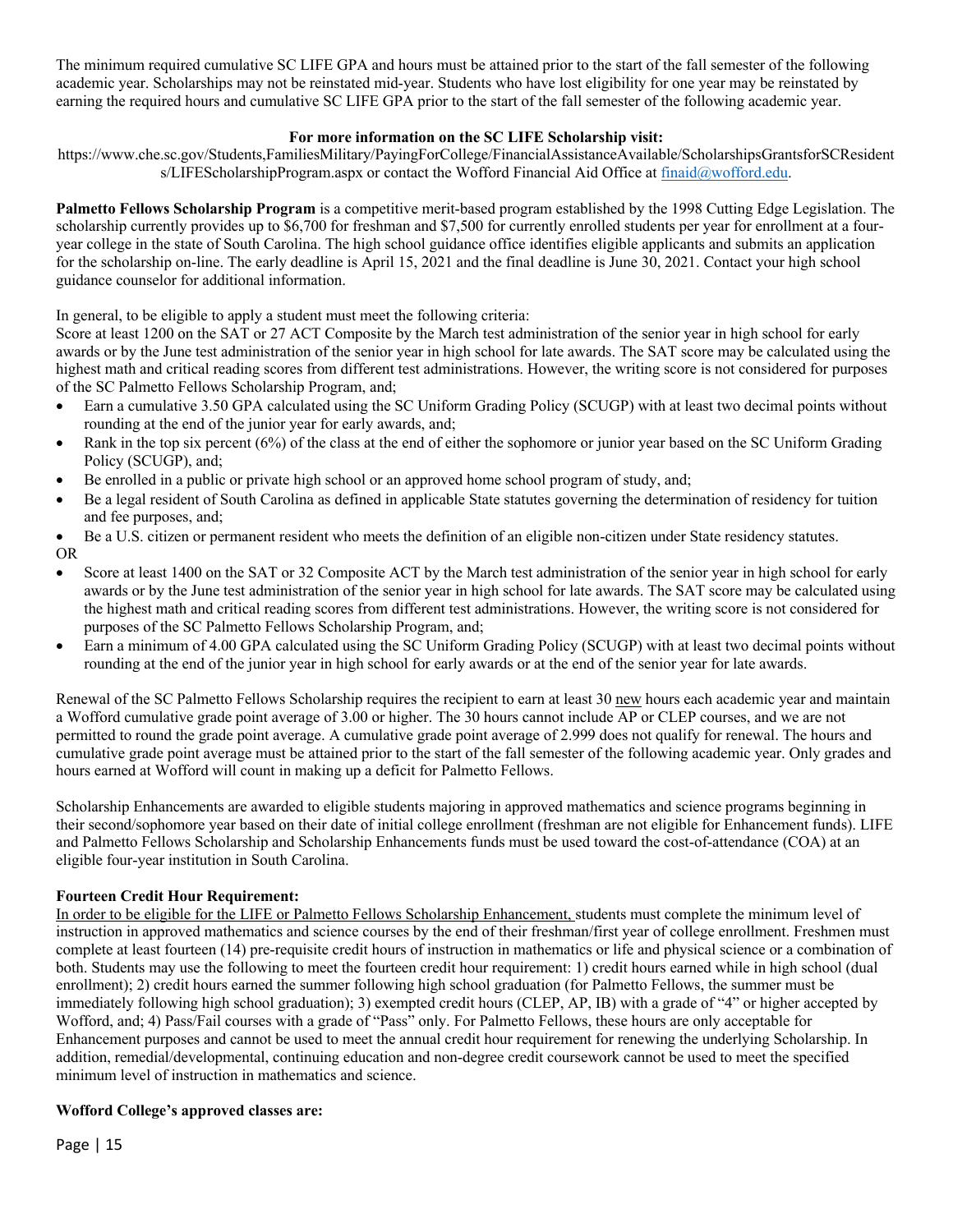BIO 104, BIO 150, BIO 151, BIO 212, BIO 214, BIO 241, BIO 250, BIO 280 CHEM 104, CHEM 123, CHEM 124, CHEM 203, CHEM 204, CHEM 214, CHEM 250 COSC 101, COSC 115, COSC 201, COSC 235 MATH 120, MATH 140, MATH 160, MATH 181, MATH 182, MATH 201, MATH 210, MATH 110, MATH 235, MATH 240, MATH 250, MATH 260 PHY 104, PHY 108, PHY 121, PHY 122, PHY 141, PHY 142, PHY 203, PHY 206, PHY 211, PHY 221, PHY 231

Please refer to the following links for further guidance:

- SC Hope Scholarship FAQ's
- SC LIFE Scholarship FAQ's
- Palmetto Fellows Scholarship FAQ's

**SC Illegal Immigration Reform Act**. Please be advised that on June 04, 2008, the South Carolina Illegal Immigration Reform Act was signed into law. Wofford College and many other private South Carolina institutions are now required to verify that students receiving state funded grants and scholarships are in the United States legally. The following policy is in place for those students/parents who choose **not** to complete the Free Application for Federal Student Aid (FAFSA)

SC Illegal Immigration Reform Act – 10/14/2008 Revision to policy:

All South Carolina students who have not filed a FAFSA will be asked to verify their citizenship and South Carolina Residency. Acceptable forms of documentation are as follows:

## **U.S. Citizen:**

- Valid U.S. Driver's License
- U.S. Passport
- Certification of Birth Abroad
- Certificate of Naturalization

## **Eligible Non-Citizen or Permanent Resident:**

- Copy of I-94 (must be stamped "Processed for I-551" with expiration date.
- Resident Alien Card with "A" number
- Permanent Resident Card

## **References:**

The link to the SC Illegal Immigration Reform Act: www.scstatehouse.gov/sess117\_2007-2008/bills/4400.htm www.che.sc.gov

All recipients of SC HOPE, SC LIFE, and SC Palmetto Fellows Scholarships are required to sign and date a state certification form annually certifying citizenship status. The signed statements are retained as electronic records attached to the student file within the campus electronic processing system.

All recipients of any type of SC state aid (SC Tuition Grant, Hope, LIFE, and/or Palmetto Fellows) must verify their SC residency at the time of enrollment. This is verified using the Dependent/Independent Residency form in conjunction with the FAFSA or Citizenship Verification for State Aid form during the student's first year of enrollment.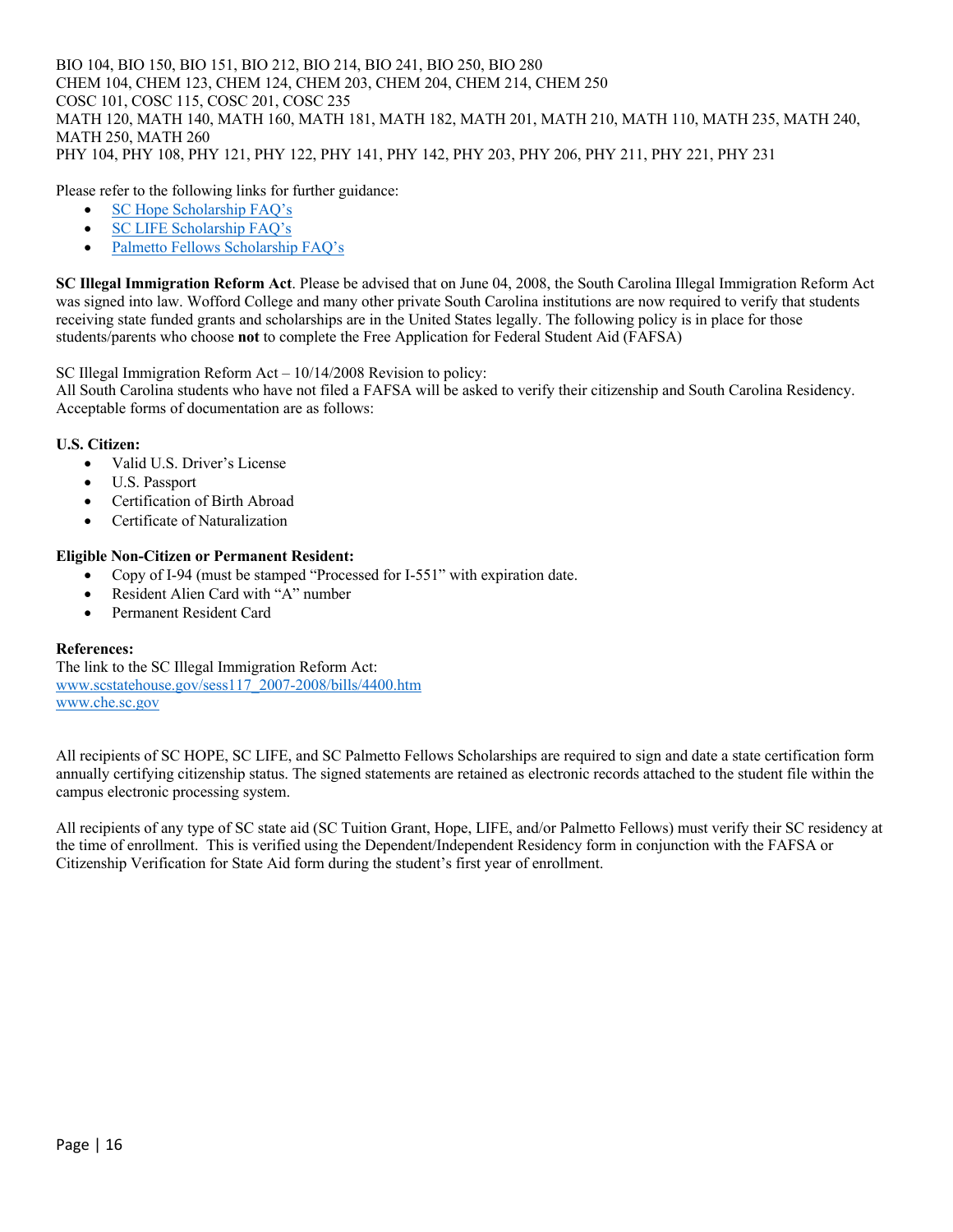# **Federal Grants and Scholarships**

**Federal Pell Grants** are awarded directly to qualified students by the federal government. The maximum grant for the school year 2021-2022 is \$6,345. If funds appropriated by Congress are not adequate to pay the full amount of every student's entitlement, the payment to each student will be reduced according to a statutory formula. Information on student body diversity in the categories of gender and ethnicity of enrolled, full-time students who received Federal Pell Grants at Wofford College in 2019-2020 are as follows:

|                          | <b>Males</b>   | <b>Females</b> |
|--------------------------|----------------|----------------|
| American Indian - Alaska | $\mathfrak{D}$ |                |
| Native                   |                |                |
| Asian – Pacific Islander |                | 11             |
| Black/Non-Hispanic       | 77             | 42             |
| Hispanic                 | 27             | 36             |
| Non-Resident Alien       | 0              |                |
| Two or More Races        | 12             | 19             |
| Other                    |                |                |
| Unknown                  |                |                |
| White/Non-Hispanic       | 146            | 187            |
| Total                    | 268            | 295            |

**Federal Supplemental Educational Opportunity Grants** (FSEOG) are awarded by the college from funds it receives from the federal government. Students with exceptional need may receive grants each year until they earn their first undergraduate degree. Grants range from \$100 to \$1,000 per year. The number of these awards is limited due to appropriated funds from the U. S. Department of Education.

**Tuition Exchange (TE)** is a program whereby students who plan to attend Wofford, and whose parents are employed by other participating colleges and universities, may apply to be considered for a waiver of tuition (Tuition Exchange Scholarship). The "home" or "exporting" school will determine the eligibility of the parent to participate in the Tuition Exchange Program and will submit the online certification/application on behalf of the eligible student. Because of the large number of prospective students who apply for admission to attend Wofford with this benefit, Wofford is limited in the number of awards it can extend to students based on budget allocations, TE slots available and the overall balance of "imports and exports." Inquiries should be made to the director of financial aid at Wofford College. The TE "Set Rate" for 2021-2022 is \$39,000.

**Bonner Foundation Scholarship** is a program awarding assistance to students who demonstrate a high financial need and a desire to assist others through volunteer services. The program is open to first year freshmen and direct support of at least \$3,000 in Bonner scholarship, with the guarantee that financial need will be met annually based on the current year FAFSA, provided students continue to meet academic renewal standards for any merit awards received as freshmen. This scholarship may be renewed for three subsequent years. Bonner Scholars are expected to volunteer, under the supervision of the Bonner Program coordinator, during the school year and during the summers. Inquiries should be sent to either the director of financial aid or the director of admission at Wofford College.

## **Private or Outside Scholarships**

Any student awarded financial assistance from sources other than the Wofford Financial Aid Office must report the awards to this office. Federal regulations require that all student financial aid resources be taken into account in determining eligibility for federal aid. This includes the value of any waiver of tuition, fees, housing, meals, outside scholarships payable to the student, etc. Whenever possible, the new award can simply be added to existing awards. Adjustments are made only when eligibility levels are exceeded and reductions are required. Students should send the private or outside scholarship check to the Wofford Financial Aid Office. Or they may provide a copy of the official scholarship notification letter from the donor to the Financial Aid Office. Official documentation of the private scholarship will be required before credit can be given either on the award letter or on the student's account in the business office. A copy of the letter notifying you of your award is usually acceptable pending receipt of a check. As an accommodation to the student, Wofford will "pre-credit" the scholarship on the student's Financial Aid package, prior to the receipt of the actual scholarship check being received. Examples of private or outside scholarship are scholarships from local high schools, civic or community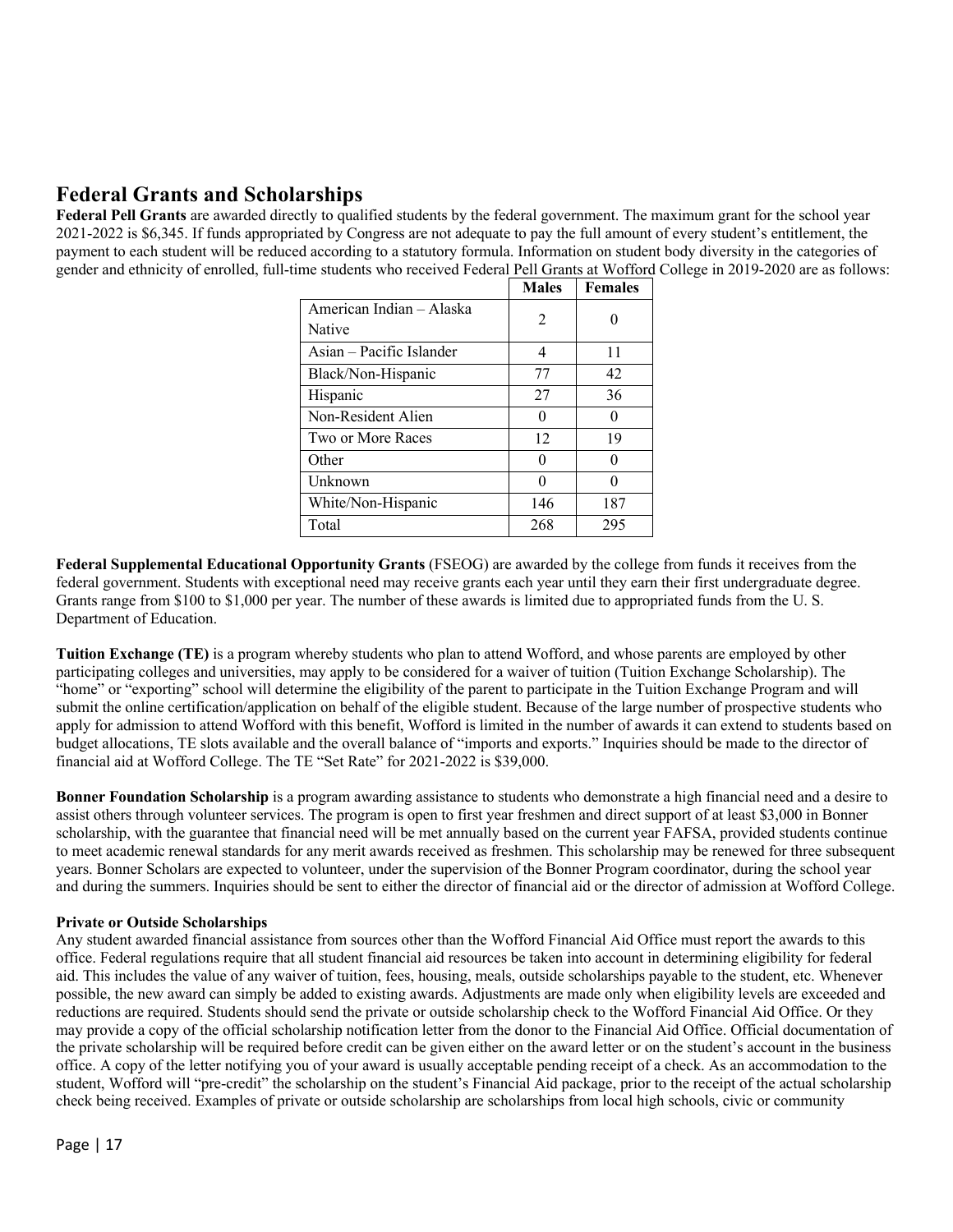organizations, churches, business etc. If a private scholarship, when combined with other aid on the award letter causes total aid to exceed a student's documented financial need, then the package must be adjusted.

**Other Special Scholarships** are awarded by business firms, societies, fraternal organizations, family employers, and other donors. Examples of such grants are the Sirrine Foundation Scholarship for students from Greenville County, South Carolina; The Kittie Moss Fairey Scholarship and the Milliken Scholarship, administered by the South Carolina Independent Colleges and Universities; Watson-Brown Foundation; and scholarships administered by the C. G. Fuller Foundation and others. For some of these programs, the recipients are selected by Wofford College. For others, recipients are selected directly by the agencies.

## **Federal Loans**

## **Federal Direct Loans for Students**

The following descriptions are provided for both the subsidized and unsubsidized direct student loans. Direct loans are federally regulated low-interest loans provided by the U.S. Department of Education. The student must be degree-seeking, enrolled at least halftime (6 hours) and maintain satisfactory academic progress. Financial need is not necessary but completion of the Free Application for Federal Student Aid (FAFSA) is required.

**Subsidized loans** are for students with financial need, as determined by the results of the FAFSA and other financial aid for which a student is deemed eligible. Subsidized loans do not accrue interest while a student is enrolled at least half-time.

**Unsubsidized loans** are not awarded on the basis of financial need. Interest will be charged on the loan from the time of the first disbursement until the loan is paid in full. If the interest accrues while enrolled in school (or other periods of non-repayment) it will capitalize. In other words, the interest will be added to the original principal and at a higher rate. Therefore, we recommend making interest only payments while enrolled in school.

The interest rate and origination fee for Direct Loans can be found in appendix C.

## **How to Apply for a Federal Direct Student Loan**

The FAFSA is required for Federal Direct Loans. Our office will automatically determine your eligibility and notify you, via an award notification. We will first process the maximum subsidized eligibility and then unsubsidized.

All first time borrowers are required to complete the following by using your FSA ID as the electronic signature: -Entrance Loan Counseling at https://studentaid.gov. -Master Promissory Note (MPN) at https://studentaid.gov.

## **Master Promissory Note (MPN)**

The electronic MPN represents the loan application as well as the legal, binding document where the student agrees to repay the loan.

## **Loan Limits**

The maximum amount you can borrow each academic year depends on your grade level and dependency status. See the chart below for annual and lifetime borrowing limits. The amounts below are the maximum values — you may not be eligible for the maximum annual amounts due to other financial aid that you receive.

| <b>Undergraduate Annual Loan Limits</b>                      | <b>Dependent Student</b>      | <b>Independent Student</b>     |
|--------------------------------------------------------------|-------------------------------|--------------------------------|
| 1 <sup>st</sup> Year                                         | \$5,500 (Up to \$3,500 Sub)   | \$9,500 (Up to \$3,500 Sub)    |
| $2nd$ Year                                                   | \$6,500 (Up to \$4,500 Sub)   | $$10,500$ (Up to $$4,500$ Sub) |
| $3^{\text{rd}}$ , 4 <sup>th</sup> , and 5 <sup>th</sup> Year | $$7,500$ (Up to $$5,500$ Sub) | $$12,500$ (Up to $$5,500$ Sub) |
| <b>Undergraduate Loan Limits</b>                             | \$31,000 (Up to \$23,000 Sub) | \$57,500 (Up to \$23,000 Sub)  |

## **Federal Direct PLUS Loans for Parents**

Parents of dependent undergraduate students may apply for assistance through the Federal Direct PLUS Loan Program for Parents. Students must be enrolled at least half-time and maintain satisfactory academic progress in order to be eligible. Eligibility for a PLUS loan is based on a parent's creditworthiness and not on financial need. Repayment of PLUS loans begin 60 days following the final disbursement of the loan each year unless otherwise noted by the parent on the loan application. The interest rate and origination fee for a Direct PLUS Loan can be found in appendix C.

## **How to Apply for a PLUS Loan**

Request Direct PLUS Loan at https://studentaid.gov. The parent will need their FSA ID, in order to log-in to the website.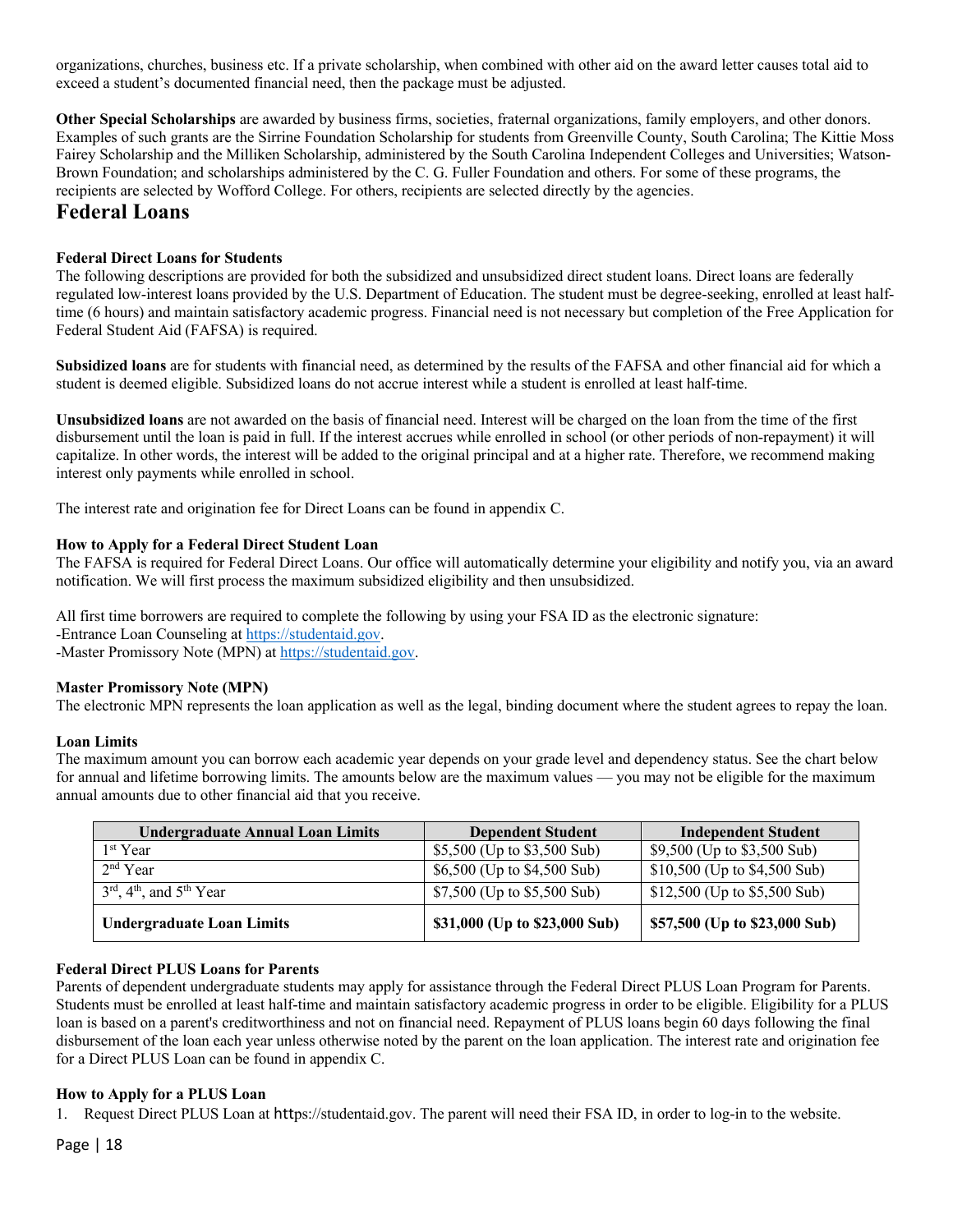2. Parents will complete a Master Promissory Note (MPN) at https://studentaid.gov by using the FSA ID as an electronic signature.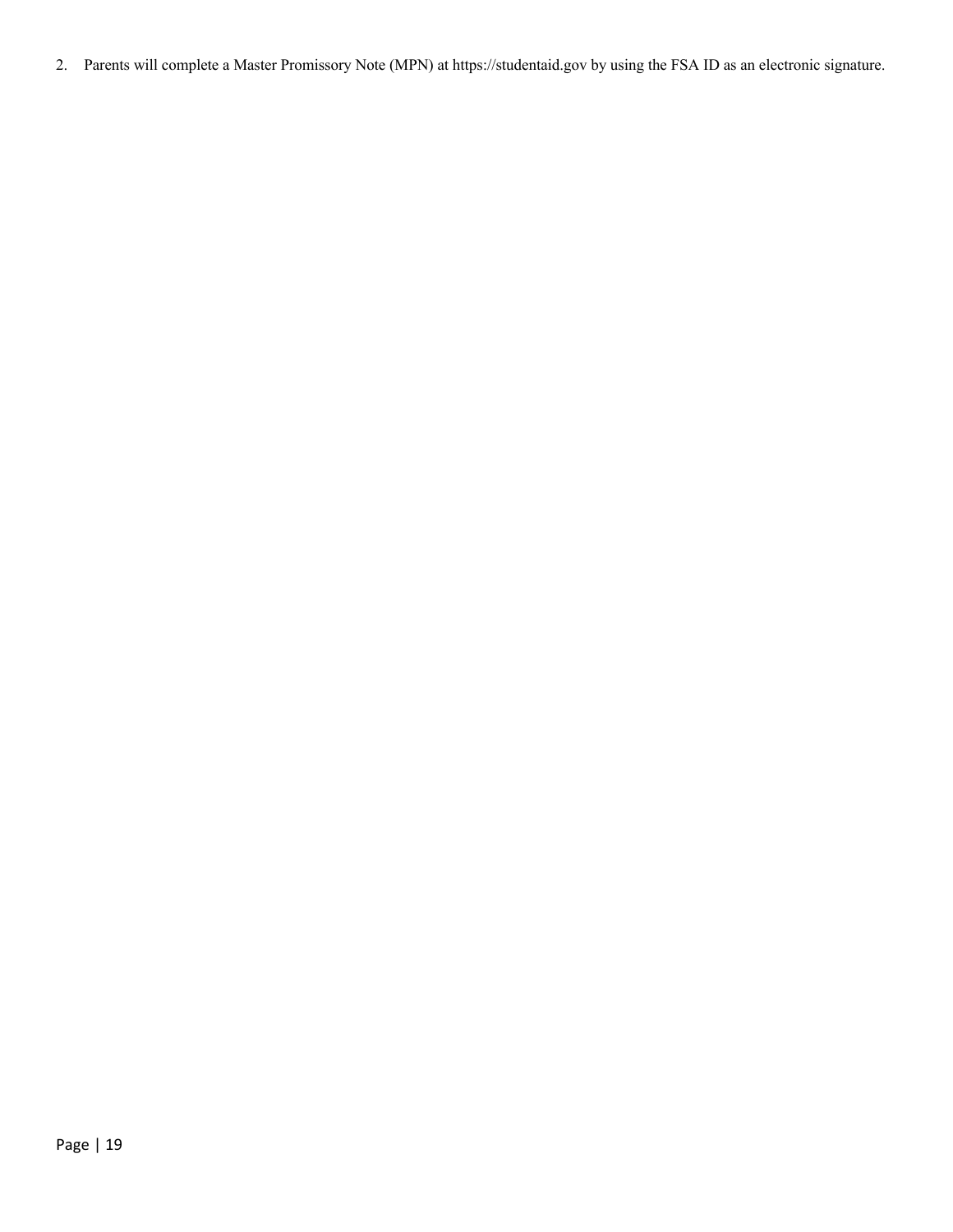## **Student Employment**

**The Federal Work-Study Program (FWS)** is financed in part by the federal government and is designed to provide assistance to students with demonstrated financial need. The FAFSA is required. The anticipated earnings are usually combined with a scholarship, grant, or loan to enable a student to meet educational expenses. Students working under this program are generally limited to 20 hours per week during periods of regular enrollment at Wofford. The pay rate is at least the federal minimum hourly wage.

Each student is given an "earning level." It is possible to earn part or this entire anticipated amount during the period for which it is awarded. The awarding of an earning level is not a payment and does not apply to the student's bill; the money must be earned before the student receives any payment. Students are paid by direct deposit on the tenth of each month for hours worked the previous month. Federal Work-Study students are employed in various campus offices and departments (for example, the Registrar's Office, athletics office, library, and maintenance department) and in local public-service and non-profit agencies and organizations.

**The Work Scholarship Program (WS)** is funded by Wofford College and is not need-based. Students are employed in campus jobs similar to those held by Federal Work-Study students. Available on-campus jobs are posted on Handshake, found under system links on the myWofford home page.

**All student employees** must be approved by the Wofford Human Resources office (https://wofford.edu/administration/humanresources/student-employment) to begin work BEFORE they are allowed to work. **Note that working prior to approval for employment is considered volunteer work and may not be paid.** 

Student employees will submit their hours via online timesheet to their supervisors for approval by the end of each calendar month. Students are paid by direct deposit on the  $10<sup>th</sup>$  of each month for hours worked the previous month.

The staff in the Career Center is available to assist currently enrolled students in locating off-campus jobs either in the local community during the academic year and assist students with job search skills during the summer or holiday seasons. These jobs are also available on Handshake but are not part of the Federal Work-Study program or Work Scholarship program.

## **Other Resources for Students**

Veterans and Dependents Benefits are available to qualified veterans and children of deceased or disabled veterans. Applications should be made at local Veterans Administration Offices.

## **Yellow Ribbon GI Education Enhancement Program**

Beginning in the fall 2011, Wofford College began participating in the new Yellow Ribbon GI Education Enhancement Program, which assists qualified Post-9/11 veterans with their tuition costs.

The Yellow Ribbon program is a provision of the Post-9/11 Veterans Educational Assistance Act of 2008, which covers tuition costs for veterans up to the amount of the state's most expensive public university. The program allows veterans to also attend private colleges and universities by allowing the institutions to share in the tuition costs that exceed the highest in-state rate. Participation in the program is voluntary and Wofford has agreed to award an additional \$5,000 to the first five eligible students. The Department of Veterans Affairs states that veterans must have served an aggregate period of active duty after September 10, 2001 of at least 36 months, and be honorably discharged from active duty to be eligible for the Yellow Ribbon program. The student's eligibility will be noted on their "Certificate of Eligibility" from the U.S. Department of Veterans Affairs. For more information you may visit their web site www.va.gov. Students must contact and submit copy of "Certificate of Eligibility" to Wofford's VA certifying official. Note: only those eligible at the 100% rate will be considered for the Yellow Ribbon Program. Information regarding VA certification: please contact Tamara Burgess Wofford's VA certifying official, located in the Registrar's office at 864-597-4030. Please direct questions regarding VA payments to Kathleen Mekdara, the VA liaison in the Wofford Business Office at 864-597-4243.

**Vocational Rehabilitation** is a state service to assist in developing the skills of handicapped persons for employment. Such persons may apply for financial assistance from their state vocational rehabilitation agency to assist with tuition, fees and book cost to attend Wofford College. For additional information, students who might qualify for vocational rehabilitation assistance to attend college, should contact the office of vocational rehabilitation in the county seat or capital city of their home state.

**Summer School** financial aid is limited to loans, Pell Grant, and work study (if funds are available). Wofford scholarships are not generally available in the summer. The Financial Aid Office will determine eligibility for possible summer school financial aid and notify the students of any aid eligibility.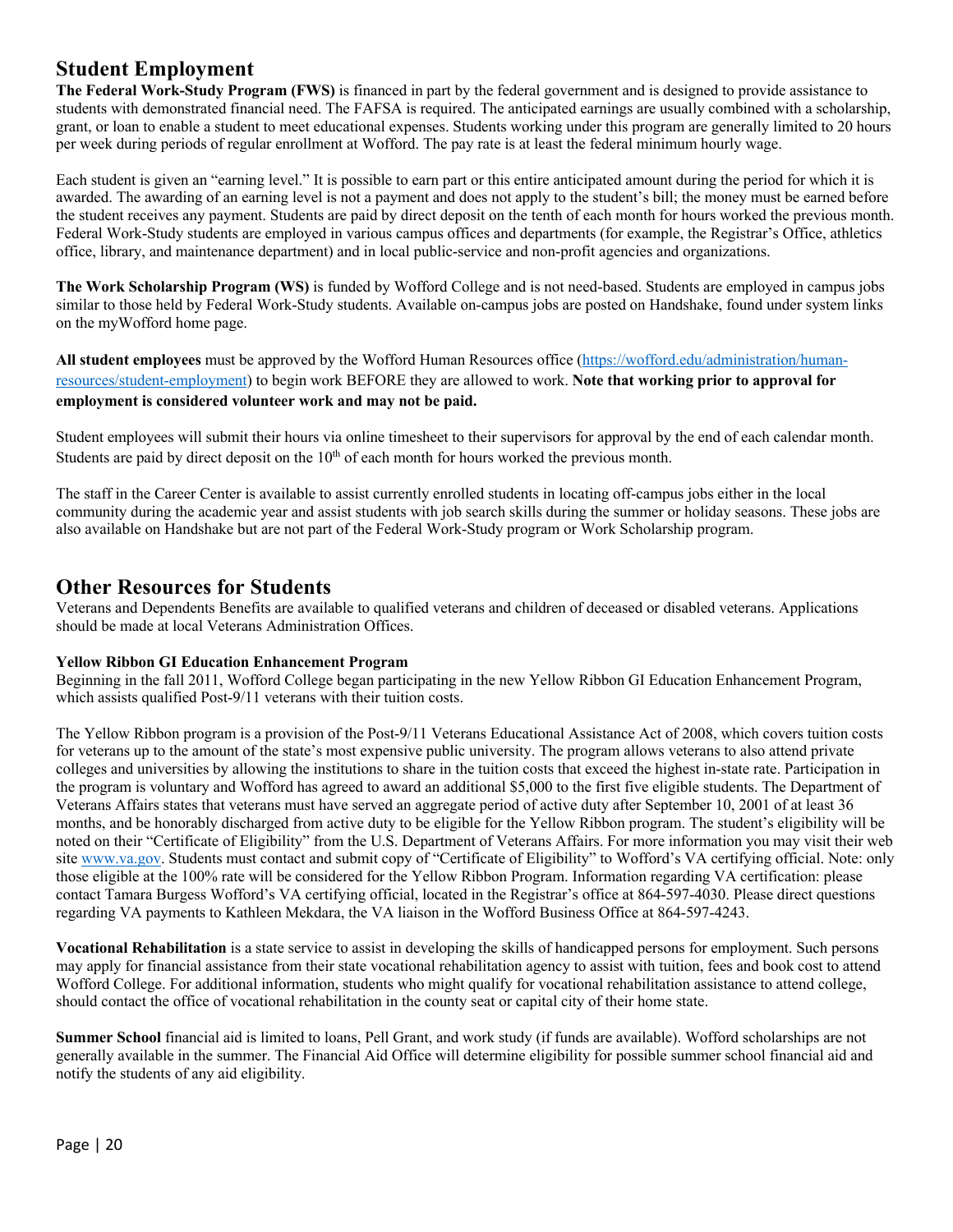## **Information Concerning Payment of Student Accounts**

Student bills will be available on-line July 15 for the fall semester and Interim, and on December 15 for the spring semester. The bill shows credits for all scholarships, grants, Federal Direct Loans for Students and Parent PLUS Loans available for the semester, if all required documentation has been received from the student. Whenever possible, 55% of the total aid will be made available for the first semester and Interim, with the remainder available for the second semester, consistent with the billing of fees. Federal Pell, Federal Direct Loans for Students and Parent PLUS Loans, the SC Palmetto Fellows, LIFE and HOPE Scholarships, and most outside scholarships are available at 50% disbursement at the beginning of each semester.

Payment of the comprehensive fees is due by August 15 for the fall semester and Interim, and January 15 for the spring semester. The student's account must either be paid in full, or have payment arrangements made, before the student can move into campus housing or register for classes.

The table below represents reasonable student budgets for the nine month academic year 2021-2022. Please note that each budget includes basic living expenses as well as the direct cost for tuition and fees.

|                  | <b>On Campus</b> | <b>At Home</b> | In Apartment |
|------------------|------------------|----------------|--------------|
| No. of months    |                  |                |              |
| Tuition & Fees   | 50,750           | 50,750         | 50,750       |
| Room & Board     | 14,345           | 3,889          | 7,677        |
| Books & Supplies | 1,200            | 1,200          | 1,200        |
| Personal/Misc.   | 1,306            | 1,619          | 2,126        |
| Transportation   | 1,237            | 1,643          | 1,643        |
| <b>TOTAL</b>     | \$67,638         | \$57,901       | \$62,196     |

## **Student Expense Budgets for 2021-2022 School Year**

(includes basic living expenses as well as tuition and fees.)

## **Policy on Payment of Accounts**

All students must pay comprehensive fees before registering, and resident students must pay room and board before being permitted to occupy college housing. Fees should be paid in full for the fall semester no later than August 15 and for the spring semester no later than January 15. Payment options include a ten-month payment plan at https://www.wofford.edu/administration/businessoffice/payment-and-refund-information/accepted-forms-of-payment.

Please refer to www.wofford.edu/billing for other payment and refund policies.

## **Possible Tax Implications of Scholarships and Other Financial Aid:**

Please note: Some of the financial aid awarded by Wofford College may be considered taxable income under the Internal Revenue Code. Wofford College does not provide tax advice to its students or their families but we encourage you to discuss any questions or concerns you may have about the taxability of awards with a qualified tax professional.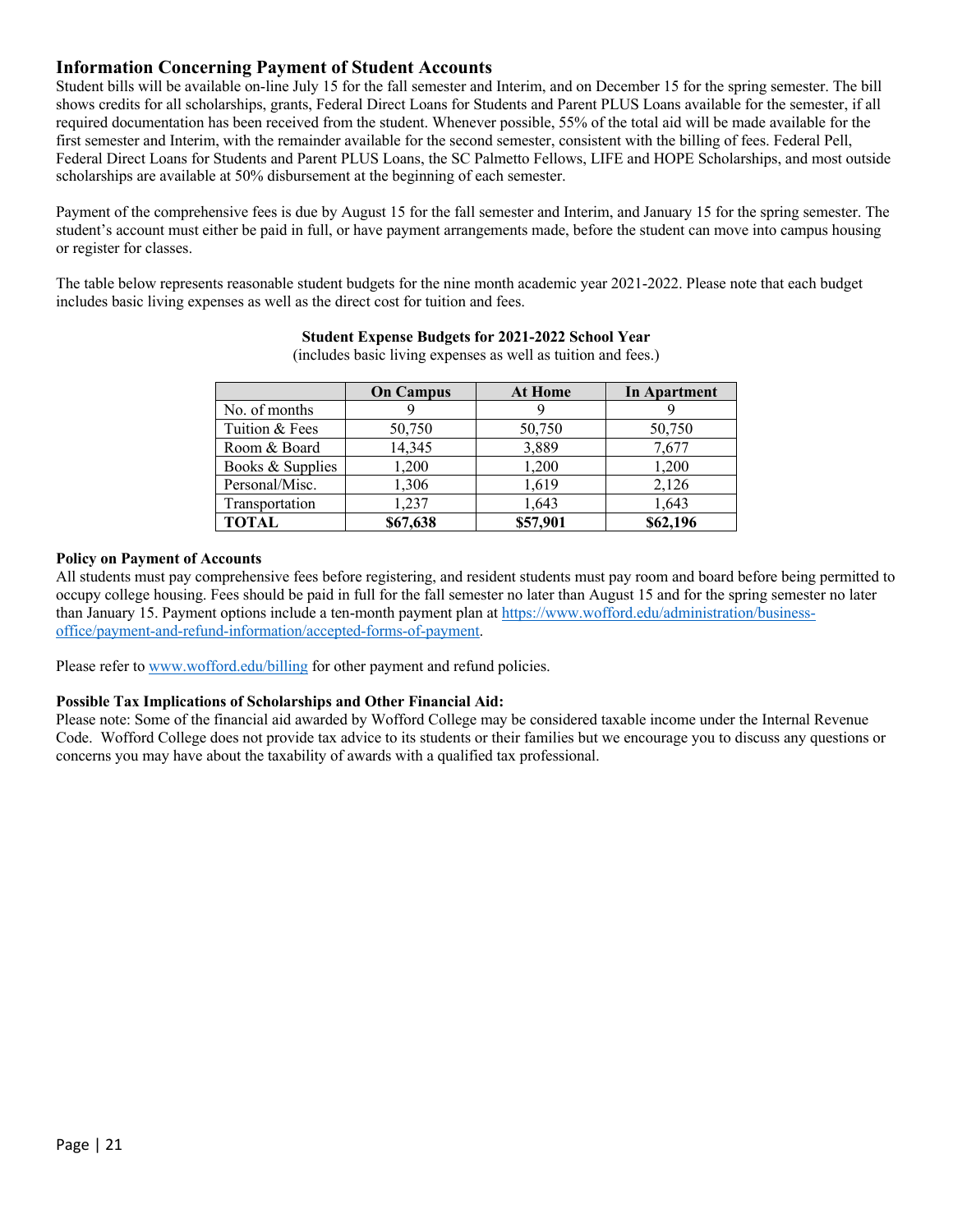# **College Withdrawal Procedures**

At Wofford, the college Registrar is the person to be contacted to begin the withdrawal process. The student should make the contact in person unless extenuating circumstances make such action difficult or impossible. If extenuating circumstances exist, a contact should be made by a member of the student's immediate family either in person or by a telephone call.

## **Determining Withdrawal**

In the event of an official withdrawal, the Registrar will determine the official withdrawal date based on the student's initial statement of intent to withdraw. The Registrar will inform all other administrative offices within 24 hours based on a need-to know basis, such as the financial aid, business, housing, campus safety, and student affairs offices, for example. The financial aid office will calculate the refund and determine the distribution of these funds. This documentation will be sent by the financial aid office to the business office for processing within five business days and notify the student by mail of the details of the refund calculation. Refunds of federal funds must occur within 45 days of the college becoming aware of the withdrawal.

In the event of an unofficial withdrawal, the administrative office making the determination that an unofficial withdrawal has occurred, will inform all other administrative offices within 24 hours based on a need-to-know. The date of withdrawal is determined by the last documented date of class attendance. Examples of unofficial withdrawals include administrative withdrawal from courses by faculty for non-attendance, students moving out of residence halls, students receiving failing grades in all courses for nonattendance, etc.

## **Appeals Process**

If the student feels there are unusual circumstances regarding the withdrawal date, they have the right to appeal. The appeal should be directed to the Registrar's office

## **Refund Policy**

Eligibility for a refund of institutional charges is calculated any time a student begins a period of enrollment and subsequently withdraws from the college. A withdrawal occurs when a student ceases to attend all classes during a period of enrollment. The U.S. Department of Education issued final regulations for the return of Title IV aid on November 1, 1999, to be effective July 1, 2000, with a required implementation date of October 7, 2000. These regulations mandated a formula and procedure to calculate a refund of federal aid only for students who received or were eligible to receive federal financial aid. Colleges and universities have the authority to develop refund policies applicable to all other payments on the student's account within applicable state and accrediting agency guidelines. Wofford College will use the mandated federal refund formula to determine the percentage of institutional charges paid by some source other than federal financial aid to be refunded.

The formula calculates the percentage of funds used to pay institutional charges for the payment period that must be refunded. The funds included in the calculation must be (1) disbursed to the student from federal, state, institutional, or outside sources, (2) federal grant funds for which the student is eligible but have not been disbursed, (3) federal loan funds for which the student is eligible that have not been disbursed but are authorized for post withdrawal disbursement by the student, or (4) funds paid by the student, the student's family or friends.

For Wofford's Refund Policy, please visit https://www.wofford.edu/administration/business-office/payment-and-refundinformation/refund-policy.

Refunds to federal aid programs are made in the following order as mandated by regulation.

- 1. Federal Direct Unsubsidized Student Loan
- 2. Federal Direct Subsidized Student Loan
- 3. Federal Direct Parent PLUS Loan for Undergraduate Students
- 4. Federal Pell Grant
- 5. Federal Supplemental Educational Opportunity Grant

If there are federal loan funds for which the student is eligible that have not been disbursed, the student must be notified in writing and given the opportunity to authorize a post withdrawal disbursement. Post withdrawal disbursements are permitted only if the student responds within fourteen (14) days of being notified by the college.

## **Refunds to non-federal sources are made in the following order:**

- 1. Institutional funds
- 2. State funds
- 3. Outside resources
- 4. Funds paid by parents and/or students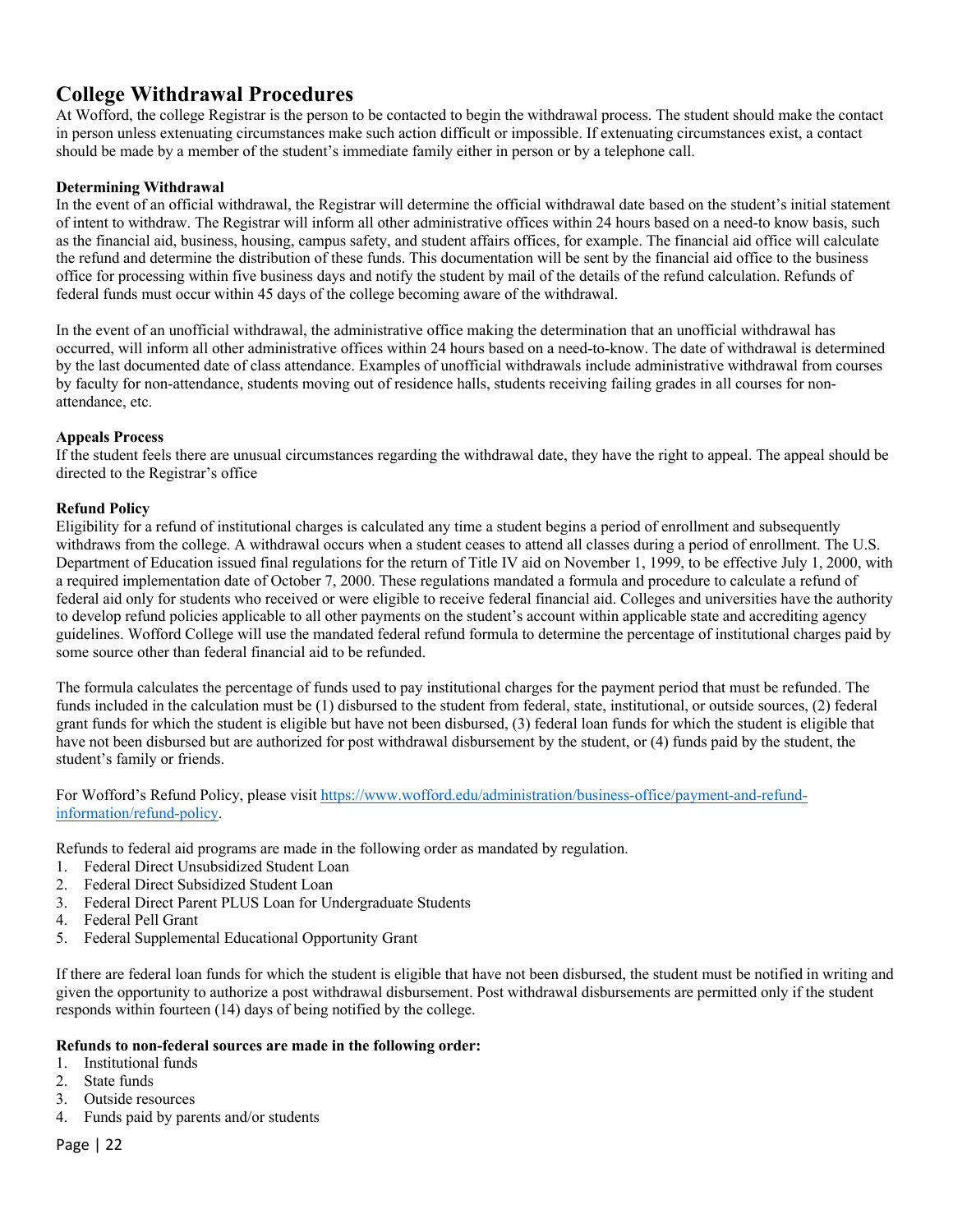## **Refund Calculations**

The federal refund calculation is based on the number of calendar days enrolled during a payment period as a percentage of the number of calendar days within the payment period less any scheduled breaks of at least five consecutive days (for example, Christmas holidays or spring break). If a student was enrolled for 12 calendar days within a payment period of 93 calendar days the student would have "earned" 12/93 or 12.90% of the resources used to pay institutional charges resulting in a refund of the "unearned" portion or 87.10%.

## **Student Repayment Obligations**

If the total of federal financial aid exceeds institutional charges, the aid in excess of those charges is disbursed directly to the student and/or the student's parents to be used for educationally related expenses. While rare, this situation can occur when commuting students borrow to assist with living expenses or parents borrow through the Federal Direct Parent PLUS Loan for Undergraduate students to assist in meeting educational expenses such as books and supplies or travel abroad. If a student withdraws after receiving these funds, all or a portion of the funds may be deemed an overpayment and must be repaid by the student and/or parent.

The amount of assistance the student and/or the parent is responsible for repaying is determined by subtracting the amount of "unearned" aid that the institution is required to return from the total amount of "unearned" Title IV aid that must be returned. Any Title IV loan funds (Federal Perkins, Federal Direct Student Loan, or Federal Direct Parent PLUS Loan) must be returned or repaid in accordance with the terms of the loan. If the source of the overpayment is a Title IV grant, the student is required to return 50% of the grant only.

The college must notify a student who owes an overpayment to Title IV funds within 30 days of the institution determining the student withdrew. The student remains eligible for Title IV program funds if, within 45 days of being notified by the college of the overpayment, the student:

- 1. repays the overpayment in full to the college, or
- 2. signs a repayment agreement with the U.S. Secretary of Education that includes terms that permit repayment while maintaining eligibility for Title IV program funds.

## **Other Information**

Wofford College offers equal educational opportunity to all persons without regard to race, color, national origin, sex, religion, or handicap. This policy applies to all matters including availability of student loans, grants, scholarships, and job opportunities.

Wofford College provides NCAA and EADA statistical information regarding the college athletics program. This information may be accessed through either NCAA or EADA web sites. Students and/or parents may request a hard copy from the Wofford College athletics department.

Information regarding physical facilities and special programs provided for handicapped students is provided through the health services and counseling office. In compliance with federal student aid regulations and as an expression of the college's concern with the welfare of students, Wofford annually publishes the "Student Handbook." This document contains information relating to the prevention of drug and alcohol abuse, related federal and state laws, institutional policy regarding consumption of alcohol and drug abuse, and obtaining counseling or assistance in emergency situations is available online at www.wofford.edu/campuslife/.

Wofford College is accredited by the Commission on Colleges of the Southern Association of Colleges and Schools, 1866 Southern Lane, Decatur, Ga. 30033-4097, to award the degrees of Bachelor of Arts and Bachelor of Science. Accreditation documents are on file in the office of the Provost of the college. Requests for copies should be directed to that office.

Persons designated by Wofford to provide financial aid information to students are the Director and the Associate Director of Financial Aid. In addition, other employees in the financial aid office will be able to answer questions. The financial aid office is located in the Hugh S. Black Building on the Wofford campus. Office hours are 8:30 a.m. – 5:00 p.m., Monday through Friday. Appointments are preferred, but not required. The telephone number is (864) 597-4160. Unless otherwise indicated, inquiries and requests for financial aid applications should be directed to:

> Wofford College 429 N. Church Street Spartanburg, South Carolina 29303-3663 Phone: (864) 597-4160 Fax: (864) 597-4149 E-mail: finaid@wofford.edu

While Wofford College reserves the right to make changes in regulations, fees, and expenses, the information in this brochure accurately reflects policy and programs as of May 2021.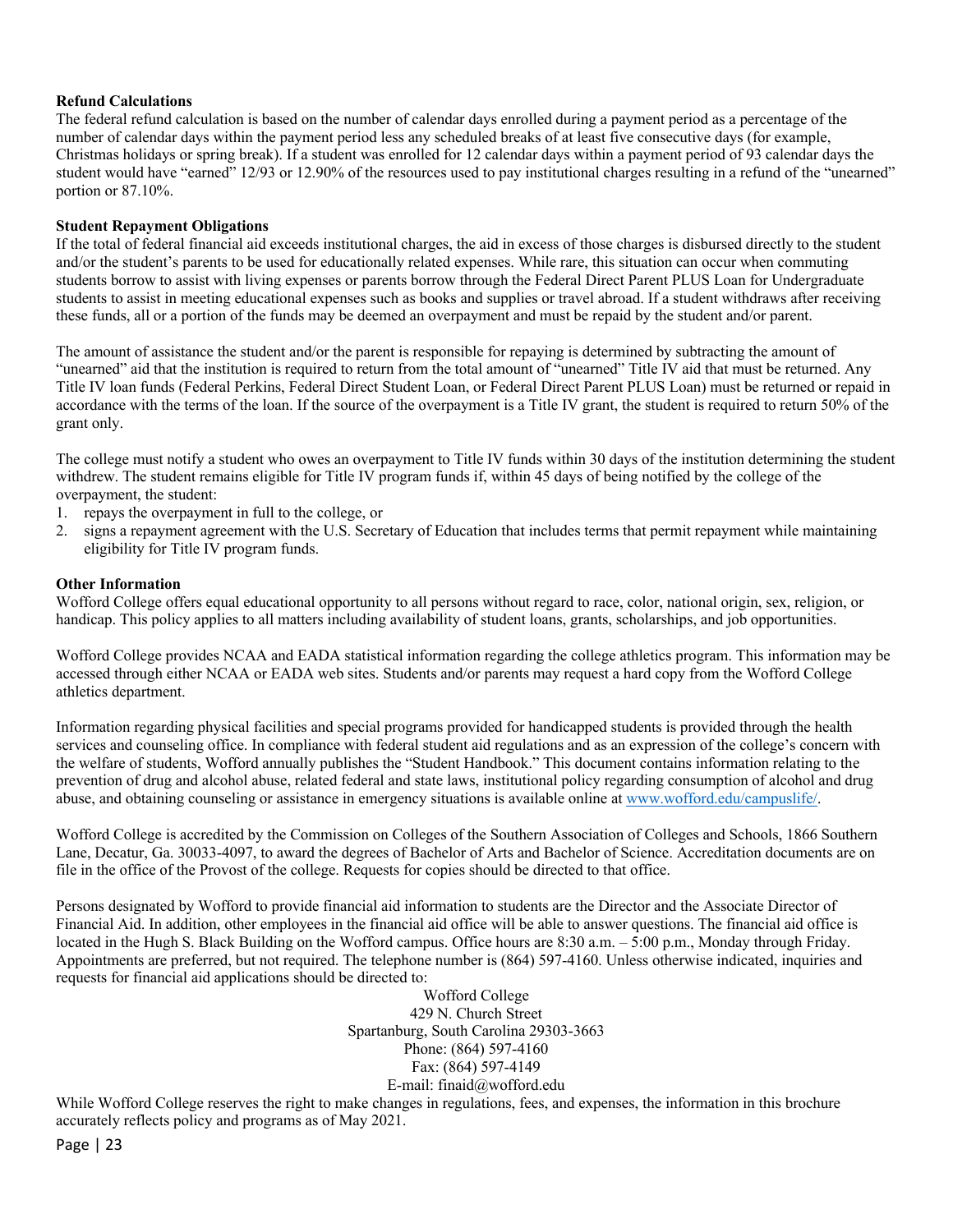# **Appendix A**

|                                 | Early           | Early             | Regular           |
|---------------------------------|-----------------|-------------------|-------------------|
|                                 | <b>Decision</b> | <b>Action</b>     | <b>Decision</b>   |
| <b>Application Deadline</b>     | November 1      | November 15       | <b>January 15</b> |
| <b>Decision Letter</b>          | December 1      | <b>February 1</b> | March 1           |
| <b>FAFSA Deadline</b>           | November 1      | <b>January 1</b>  | <b>January 1</b>  |
| <b>Scholarship Notification</b> | December 1      | <b>February 1</b> | March 1           |
| <b>Financial Aid Packages</b>   | December 1      | February 15       | March 1           |
| <b>Deposit Due</b>              | December 15     | May 1             | May 1             |

# **New Student Application Deadlines for Fall 2022**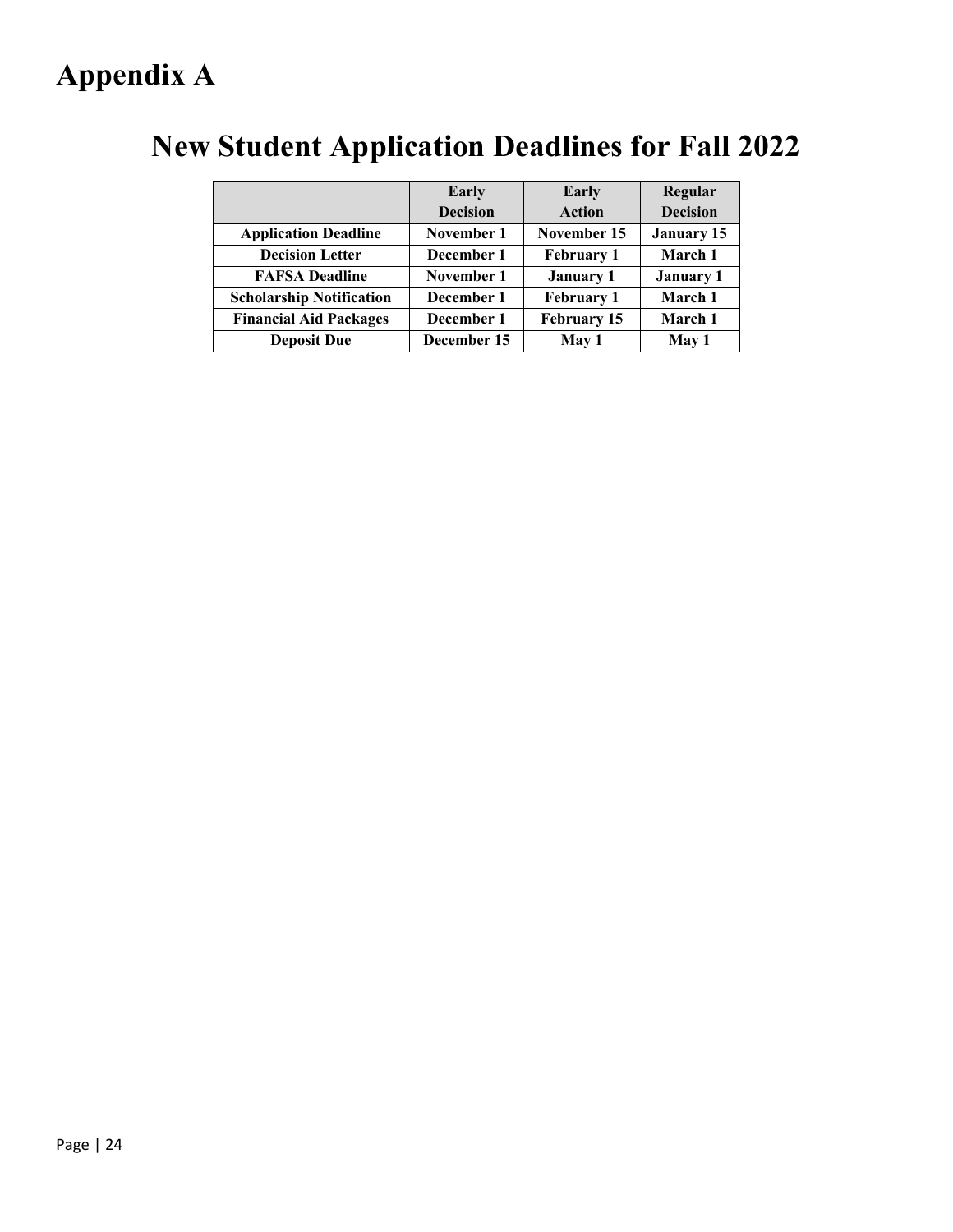# **Appendix B**

# **Costs of Attendance**

| 2021-2022 STUDENT AID BUDGETS                                        |                              |               |              |  |  |  |  |  |  |
|----------------------------------------------------------------------|------------------------------|---------------|--------------|--|--|--|--|--|--|
|                                                                      |                              |               |              |  |  |  |  |  |  |
|                                                                      | <b>BOARDING STUDENTS</b>     |               |              |  |  |  |  |  |  |
| <b>ITEMS</b><br><b>FALL/INTERIM</b><br><b>TOTAL</b><br><b>SPRING</b> |                              |               |              |  |  |  |  |  |  |
| Tuition                                                              | 26,310<br>700                | 21,535<br>575 | 47,845       |  |  |  |  |  |  |
| <b>Activity Fees</b>                                                 | 1,275<br>430                 |               |              |  |  |  |  |  |  |
| 240<br>190<br><b>Technology Fees</b>                                 |                              |               |              |  |  |  |  |  |  |
| Board                                                                | 3,275<br>2,675<br>5,950      |               |              |  |  |  |  |  |  |
| Room/Medical                                                         | 4,615                        | 3,780         | 8,395        |  |  |  |  |  |  |
| <b>Total Resident Costs</b>                                          | 35,140                       | 28,755        | 63,895       |  |  |  |  |  |  |
| Books/Supplies                                                       | 600                          | 600           | 1,200        |  |  |  |  |  |  |
| Misc                                                                 | 718                          | 588           | 1,306        |  |  |  |  |  |  |
| Transportation                                                       | 680                          | 557           | 1,237        |  |  |  |  |  |  |
| <b>COA BOARDING</b>                                                  | \$37,138                     | \$30,500      | \$67,638     |  |  |  |  |  |  |
| Cap + Books                                                          | \$35,740                     | \$29,355      | 65,095       |  |  |  |  |  |  |
|                                                                      | <b>COMMUTER AT HOME</b>      |               |              |  |  |  |  |  |  |
| <b>ITEMS</b>                                                         | <b>FALL/INTERIM</b>          | <b>SPRING</b> | <b>TOTAL</b> |  |  |  |  |  |  |
| Tuition                                                              | 26,310                       | 21,535        | 47,845       |  |  |  |  |  |  |
| <b>Activity Fees</b>                                                 | 700                          | 575           | 1,275        |  |  |  |  |  |  |
| <b>Technology Fees</b>                                               | 190<br>240                   |               | 430          |  |  |  |  |  |  |
| <b>Total Commuter Costs</b>                                          | 27,250<br>22,300             |               | 49,550       |  |  |  |  |  |  |
| Room/Board                                                           | 2,139<br>1,750               |               | 3,889        |  |  |  |  |  |  |
| Books/Supplies                                                       | 600                          | 600           | 1,200        |  |  |  |  |  |  |
| Misc                                                                 | 890                          | 729           | 1,619        |  |  |  |  |  |  |
| Transportation                                                       | 904                          | 739           | 1,643        |  |  |  |  |  |  |
| <b>COA COMMUTING AT HOME</b>                                         | \$31,783<br>\$26,118         |               | \$57,901     |  |  |  |  |  |  |
| Cap + Books                                                          | 27,850                       | 22,900        | 50,750       |  |  |  |  |  |  |
|                                                                      | <b>COMMUTER IN APARTMENT</b> |               |              |  |  |  |  |  |  |
| <b>ITEMS</b>                                                         | <b>FALL/INTERIM</b>          | <b>SPRING</b> | <b>TOTAL</b> |  |  |  |  |  |  |
| Tuition                                                              | 26,310                       | 21,535        | 47,845       |  |  |  |  |  |  |
| <b>Activity Fees</b>                                                 | 700                          | 575           | 1,275        |  |  |  |  |  |  |
| <b>Technology Fees</b>                                               | 240                          | 190           | 430          |  |  |  |  |  |  |
| <b>Total Commuter Costs</b>                                          | 27,250                       | 22,300        | 49,550       |  |  |  |  |  |  |
| Room/Board                                                           | 4,222                        | 3,455         | 7,677        |  |  |  |  |  |  |
| Books/Supplies                                                       | 600                          | 600           | 1,200        |  |  |  |  |  |  |
| Misc                                                                 | 1,169                        | 957           | 2,126        |  |  |  |  |  |  |
| Transportation                                                       | 904                          | 739           | 1,643        |  |  |  |  |  |  |
| <b>COA COMMUTING/APT</b><br>\$34,145<br>\$28,051<br>\$62,196         |                              |               |              |  |  |  |  |  |  |
| Cap + Books                                                          | 27,850                       | 22,900        | 50,750       |  |  |  |  |  |  |